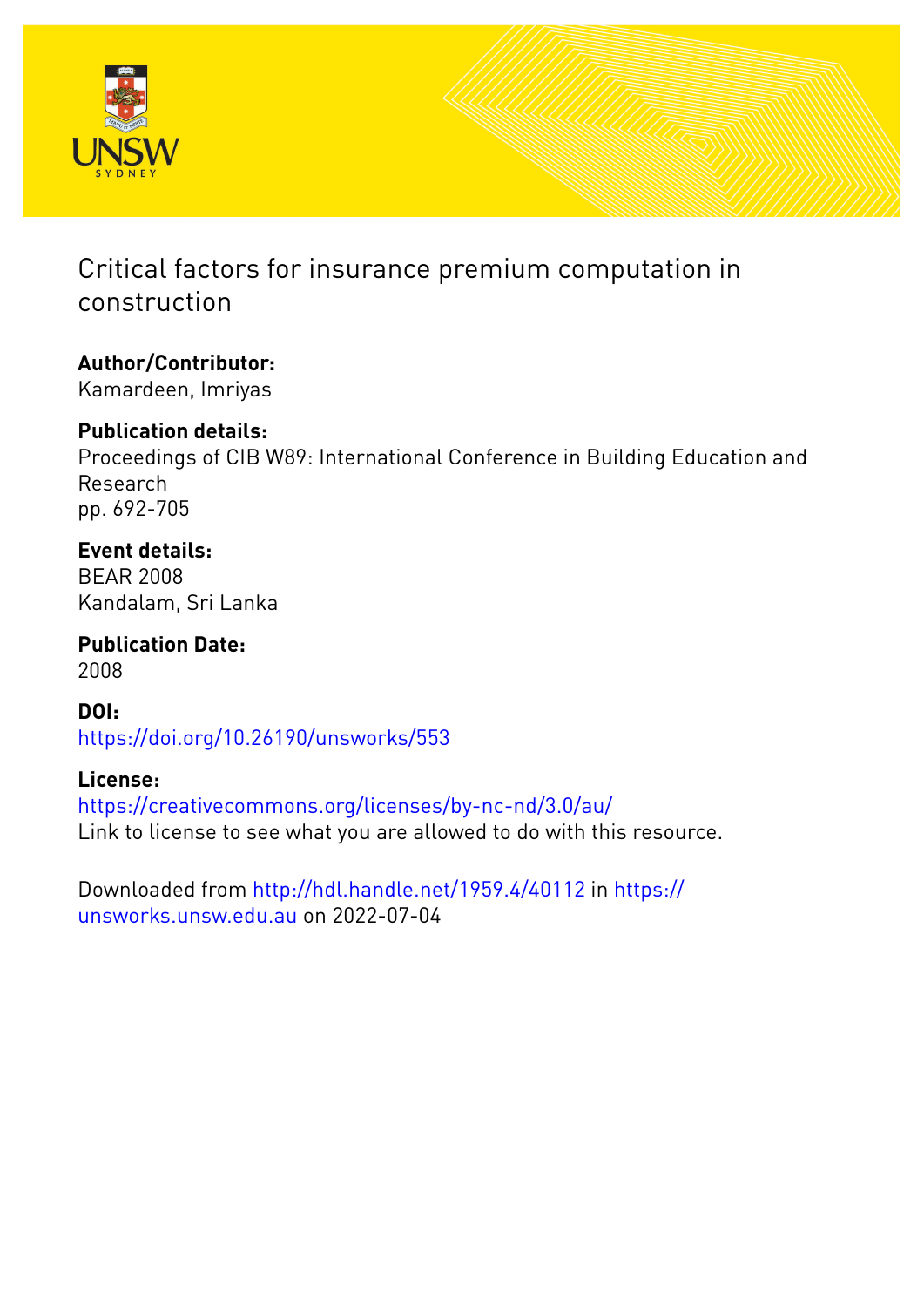# Critical Factors for Insurance Premium Computation in **Construction**

#### Imriyas Kamardeen

Faculty of the Built Environment, University of New South Wales, Sydeny, Australia imriyas@unsw.edu.au

### Abstract

Workers' compensation insurance is imperative for construction projects to safeguard the interests of workers and contractors. The commitment of insurers under this insurance is extremely broad. They must therefore accomplish rigorous risk and market assessments to decide optimal premiums. General insurers in Singapore have been experiencing detrimental loss-ratios in this business due to the lack of a proper framework that encompasses all the critical variables. The purpose of this study is to identify and explore the critical variables for premium-rating of construction workers' compensation insurance. An extensive literature review helped identify 17 variables that may influence premium rates. An interview questionnaire survey and subsequently a statistical analysis of the survey data were carried out to identify the critical variables. Eight variables were found significant for insurers for premium-rating including: wage roll, project hazards, project safety, contractor's claims history, insurer's overhead costs, insurer's corporate objectives, competition, and investment income from underwritten premiums. The findings of this study can be used by insurance companies in their risk assessment and premium-rating exercises.

*Keywords: Occupational injuries, Construction safety, Workers' compensation insurance, Premium, Singapore*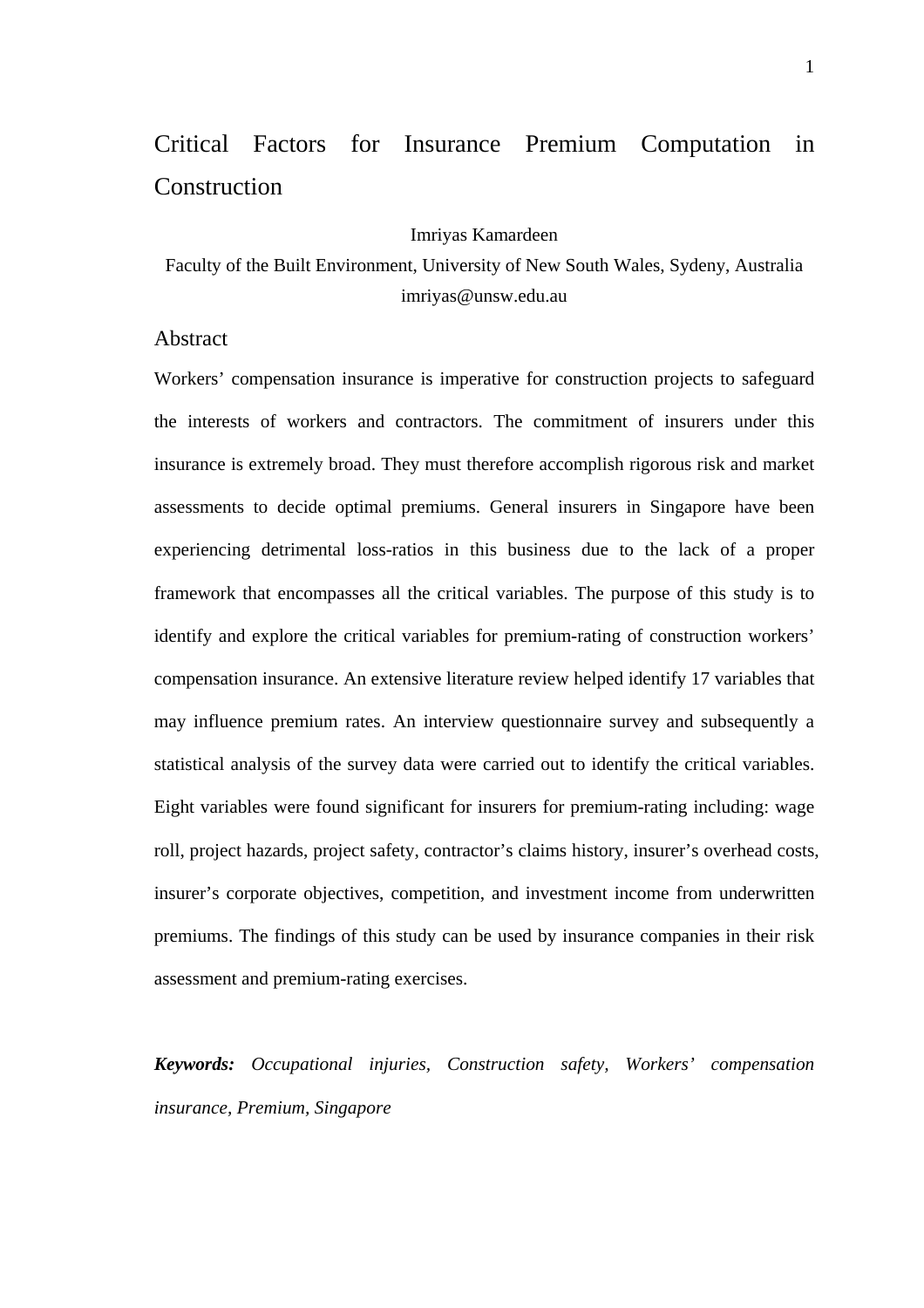#### **Introduction**

Construction is one of the most dangerous and risky occupations. Insurance is a keystone to eliminate most of the financial threats in construction business (Clough *et al.*, 2005). Bunni (2003) identified five types of insurance that are available for contractors for different risk nature: contractors' all risk insurance, general liability insurance, worker's compensation insurance, motor insurance , and marine transport insurance. Contractors' all risk insurance covers physical losses or damages to works, plant, equipment and materials during the course of construction that are resulted by crises such as natural disasters, fire/explosion or collapse. General liability insurance indemnifies the contractor in respect of legal liability for damages arising from death or injury to non-contracting entity or damage to non-contracting entity's property due to a project. For example, damage to adjacent property, injury to any third party due to an excavation work or damage to underground utilities may be indemnified under this insurance. According to the Workers' Compensation Act, cost of all the injuries/fatalities to workers resulting from construction activities should be borne by the contractor, irrespective of fault. Worker's compensation insurance (WCI) is purchased to transfer this financial risk to a professional insurer. Motor insurance provides liability coverage for over-the-road hazards for self-propelled motor vehicles used for the sole purpose of providing mobility to construction equipment such as pumps, cranes, air compressors, generators, etc. In international construction, marine transport insurance is required to protect from any losses resulting from ship crises when travelling by the sea.

Out of these five classes of insurance, the significance of the WCI in construction is overwhelming because the construction industry is well-known for poor safety performance globally. In Singapore, the construction industry accounted for 29% of the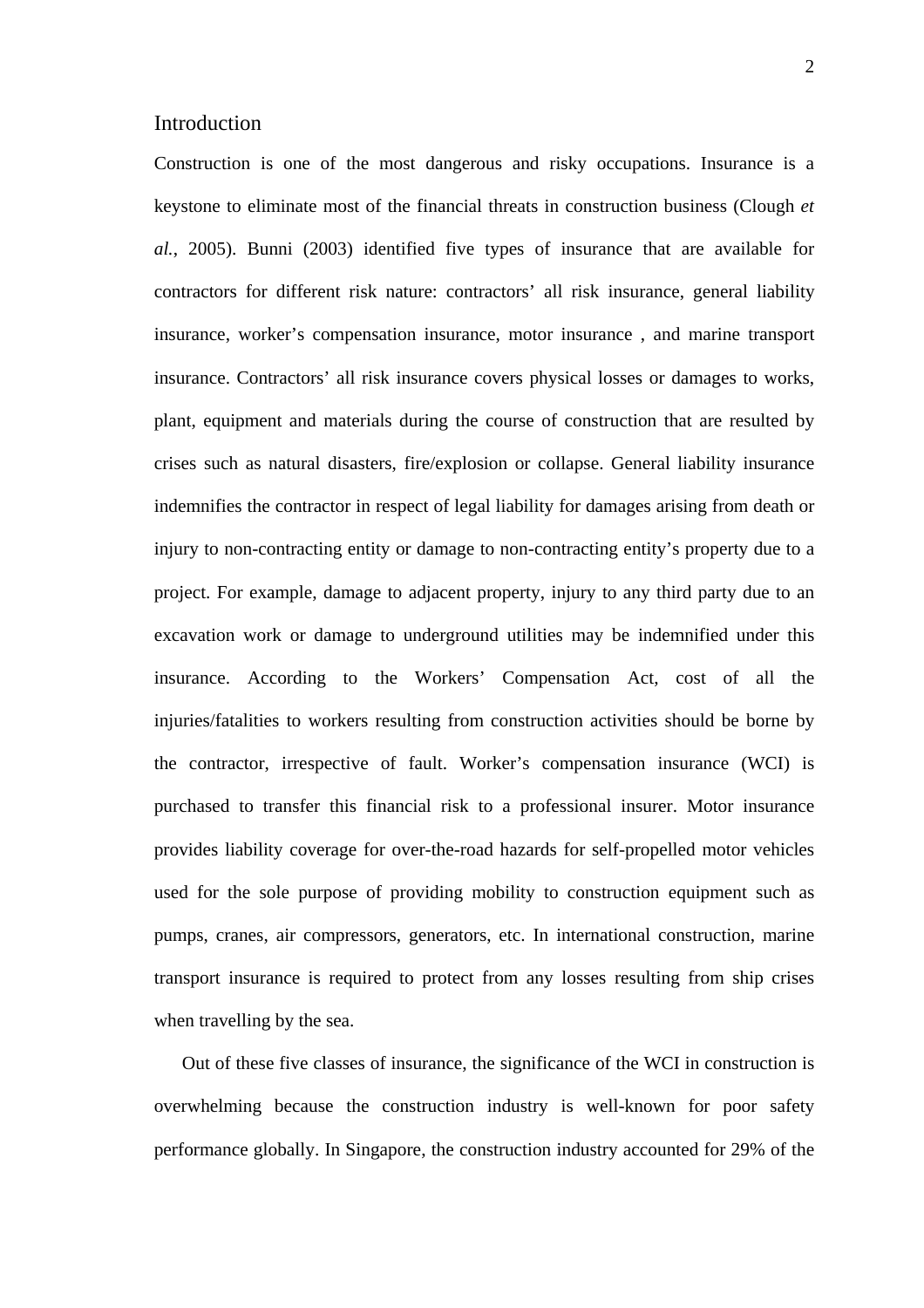total number of industrial workers but accounted for 40% of worksite accidents (Chua & Goh, 2004). Moreover, the latest analysis as of year 2006 on worksite accidents by the Ministry of Manpower, Singapore revealed that the construction industry recorded the highest accident frequency and injury severity rates among all the industries in Singapore (OSHD-MOM, 2006). Providing adequate WCI covers is therefore mandatory by the law of Singapore for employers to engage workers under a contract of service. It is enforced to safeguard the interests of occupational injury victims and to ease their employers' financial burden of compensating. On the other hand, insurance companies who issue the WCI for construction projects are forced to assume abundant financial risks. This implies that the construction WCI is a critical class of insurance in the whole portfolio of any insurer's business. Hence, the utilisation of an effective premium-rating technique is essential for insurers to perform rigorous risk assessments for construction WCI.

In the Singapore insurance industry, WCI premiums are traditionally computed by applying a rate on the wage roll of construction projects. There has been a collective agreement among general insurers that the preferable WCI premium rate for construction projects is 1% of the wage roll. This rate is merely a benchmark. Individual insurers set competitive rates around the benchmark considering other important variables. However, no strong theory supports this benchmark norm and therefore lacking of an effective framework for insurers to perform structured analyses on project risk and market factors. In the face of keen competition in Singapore's insurance market, underwriters tend to compromise the technical factors such as the risk profile of a project and the contractor's safety management system, due to the lack of a wellbalanced framework. This brings about riskier projects that are being covered by insurers at lower premiums, which ultimately result in adverse loss ratios. Most of the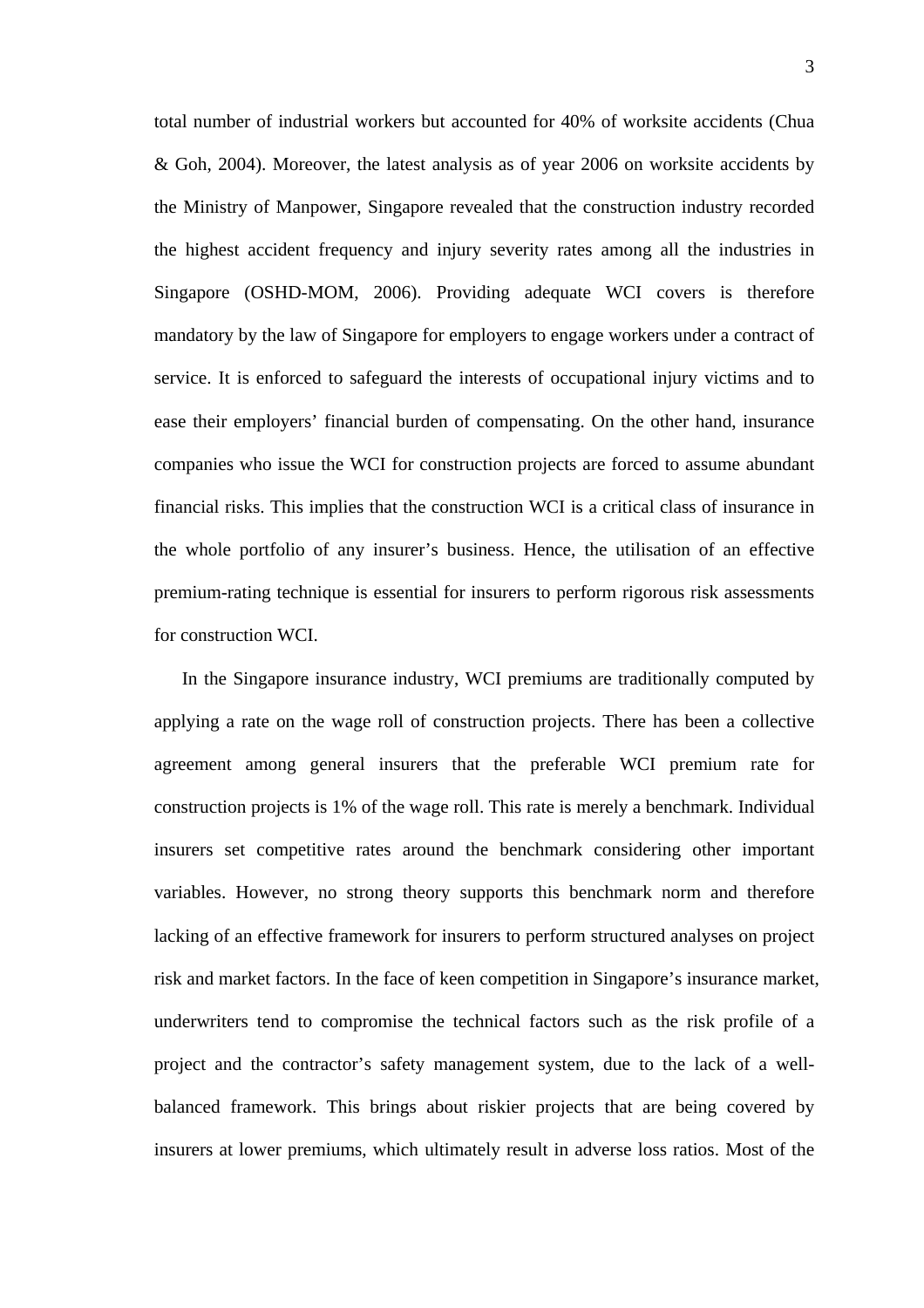general insurance companies in Singapore have been encountering undesirable lossratios in the construction WCI due to inadequate premiums; some have given up issuing the WCI altogether and a few other companies have bankrupted (Imriyas *et al.*, 2006). The industry statistics for year 2006 of the General Insurance Association of Singapore reinforced that the WCI is the third largest class of insurance in Singapore. It continued to struggle in 2005 with an underwriting loss of S\$7 million in the first half of 2005 compared to the same period in 2004, when it lost S\$1 million. The incurred loss-ratio has climbed from 72% to 80%. The WCI business has sustained poor underwriting results over the years. This is mainly due to unrealistic pricing, under declaration of wages by some companies as well as aggravated and fraudulent injury claims by some foreign workers (GIA, 2006). Hence, there is an intense need for developing a new methodology for WCI premium-rating of construction projects. The prime task towards developing a new model is to identify the critical variables that influence WCI premiums for construction projects. Hence, the aim of this paper is to explore and critically analyse the variables pertinent to WCI premium-rating.

The paper is presented in various parts. Firstly, a general view of workers' compensation insurance is given followed by an account on the literature review findings on variables pertinent to WCI premium-rating. Then, the research method and the findings are described followed by a conclusion.

#### Background of WCI

During the industrial revolution, injured workers had to prove employers' negligence to recover medical expenses, lost wages and other damages caused by accidents. Employers had three primary defences for them to avoid liabilities for injuries. The first was the concept of *contributory negligence,* which prevented the employee from recovering any damage if he/she contributed to even in a small way to the cause of the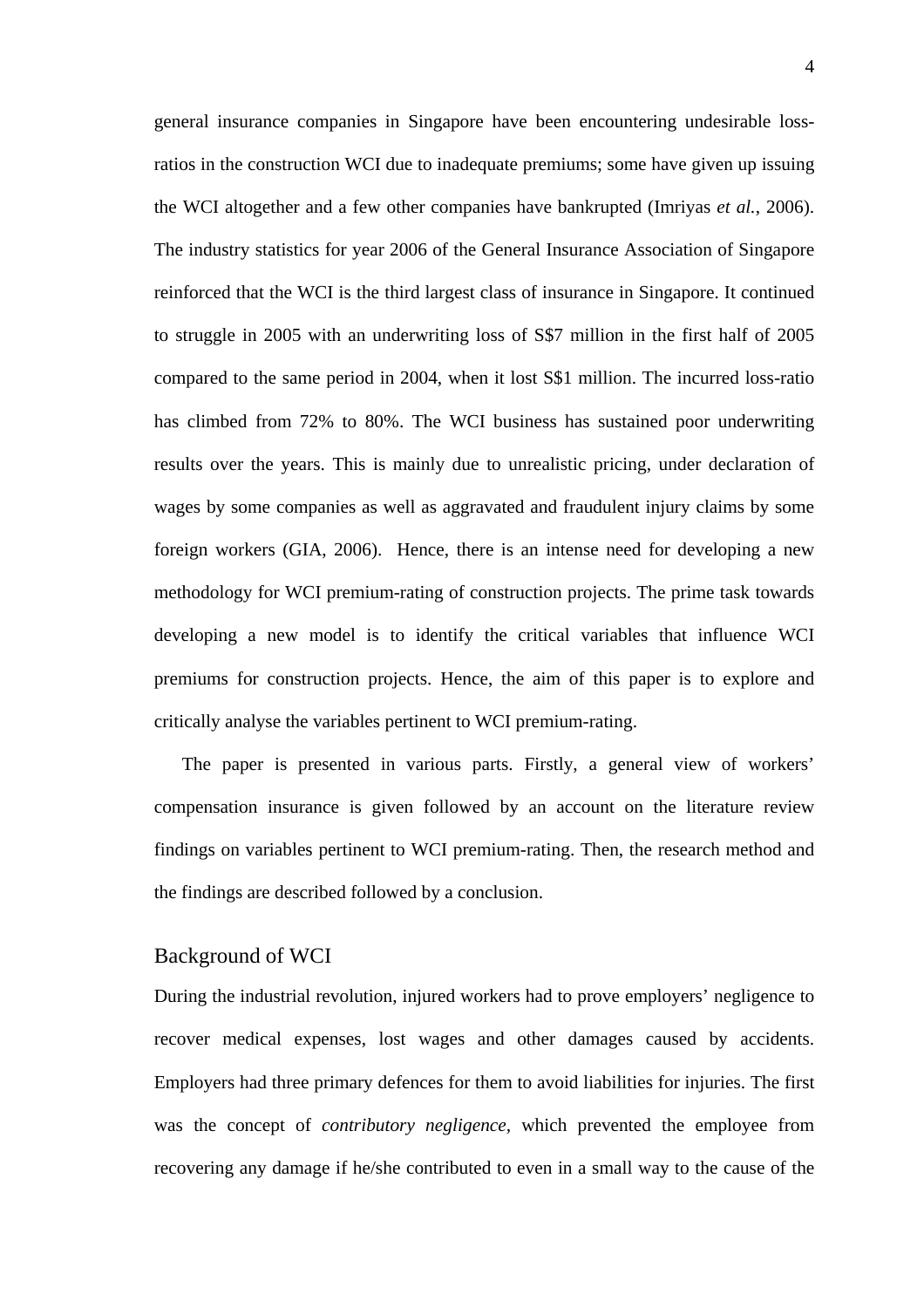accident. Another defence was the *fellow-servant doctrine.* If the injury resulted from contributory actions of fellow employees, the employer was not considered liable. The third defence was the *assumption of risk doctrine.* It could limit a worker's recovery of damages if he/she knew of the workplace hazard and assumed those risks by going to work (Clayton, 2004).

 Besides overcoming common law defences, injured workers faced other problems in filing lawsuits against the employer: (1) filing lawsuits often resulted in injured workers losing their jobs, (2) the lawsuits were expensive and time-consuming thus workers had difficulty finding lawyers to represent them, and (3) there was no guarantee that the employee would win the suit and collect damages (Newman & Hancher, 1991). Thus, injured workers received no compensation, lost the current job or faced difficulty finding other jobs due to disability. To overcome this unfair situation, the workers' compensation system was designed as a trade-off between employers and employees. The underlying principle behind the system is that the cost of on-the-job injuries, regardless of fault, should be borne by employers. In exchange, the injured workers forfeit the right to sue employers. The basic objectives of the workers' compensation are to: (1) provide sure, prompt and reasonable benefits to work accident victims or their dependents, (2) provide a single remedy and eliminate time-consuming and costly trials, (3) encourage maximum employer interest in safety and rehabilitation, and (4) promote frank study of accidents' causes and reducing preventable accidents (Everett &Thompson, 1995).

According to Singapore's Workers' Compensation Act, the compensation to a victim can be as high as S\$147, 000. Thus, all contractors are required by law to procure the WCI for all their projects to eliminate such financial burden in the event of any worksite injuries/fatalities. Failure to do so is an offence punishable with a fine of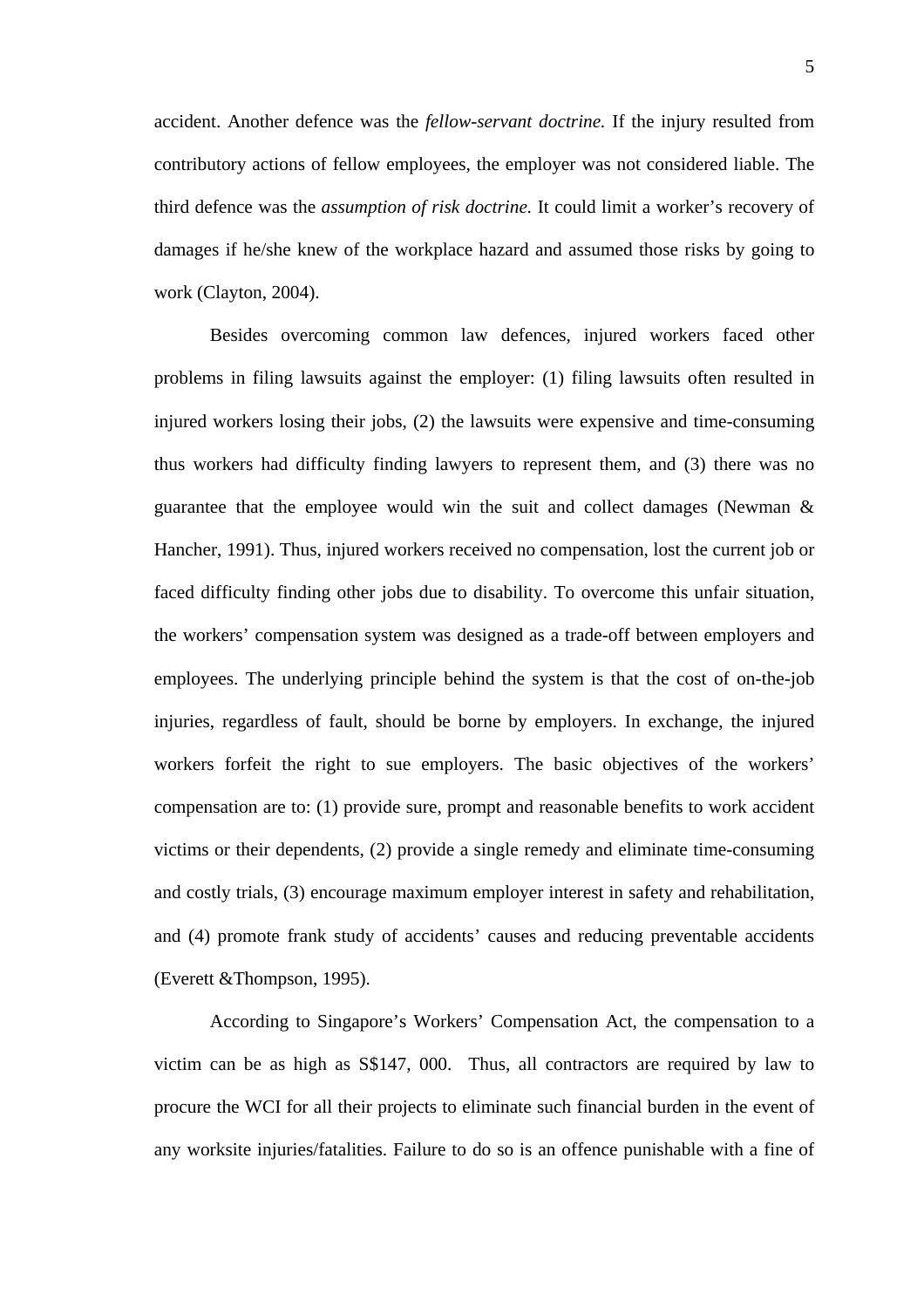up to S\$10,000, a jail term of up to 1 year or both (MOM, 2005). Hence, the WCI is an integral part of the insurance business.

#### Premium-rating variables for construction WCI

In insurance, unlike other industries, the cost of the production is unknown when the contract is sold, and it will be unknown until the policy expires. Therefore, the pricing for insurance must be based on predictions of losses, expenses and incomes in future. Under the WCI, the commitment of an insurer is extremely broad; there are no exclusions, and there is no maximum limit on the insurer's liability (Vaughan & Vaughan, 1996). Setting an appropriate cost for some future contingency of unpredictable timing, frequency and size requires the estimates of future claims, investment income, administrative expenses, profit and tax. In addition, the price can profoundly influence the volume of the business attracted (Booth *et al*., 1999). Hence, WCI premium-rating is a critical management function for any insurer, which should decide premiums that are high enough to cover all the future costs, yet low enough to meet the market competition. The premium-rating is regarded as a two-stage process (Booth *et al*., 1999):

- 1. The costing exercise this is a scientific method that calculates the cost of future claims from the insured risks and all associated expenses.
- 2. The pricing exercise this is a commercial adjustment to technical costs that considers broader corporate and market factors.

#### **Predicting future claims in construction WCI**

The scientific approach to determine the cost of future claims of a WCI policy entails an assessment of project and contractor related variables. Under the project-related variables, the following were identified by various authors: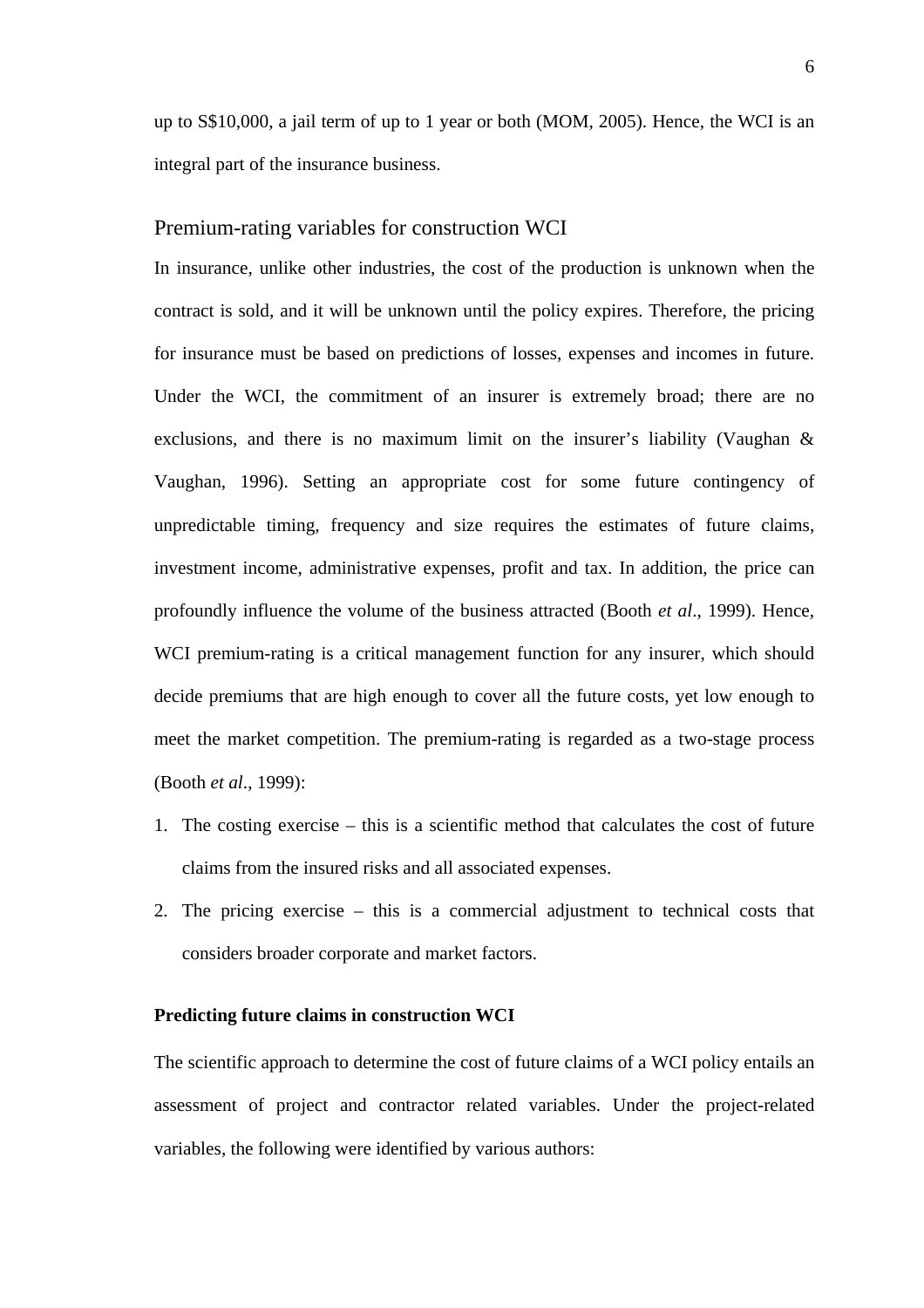- Worrall & Buttler (1988) noted that the wage roll, project duration and the expected workers' compensation liability per wage roll unit need to be accounted for predicting claims.
- The Canadian Wood Council (2005) reported that base rates are influenced by the: (1) location of the project, (2) type of construction, and (3) general industry experience on loss history for projects of similar type and location.
- Lott (2005) added that an assessment of the workers' risk management programme will lead to an effective prediction of the costs to be incurred. This assessment should scrutinise the following aspects:
	- 1. Management commitment and employees participation in workers' risk control;
	- 2. Workplace hazards, population demographics and previous incident rates;
	- 3. Implementation of a pertinent risk/safety programmes; and
	- 4. Training of supervisors and workers.

As for the contractor-related variables, Groth (1996) commented that WCI premium-rating must consider contractors' past claim history. Coble *et al.*, (1998) noticed that the contractor's size has a bearing on premium rates. The Canadian Wood Council (2005) suggested that insurers must consider the following variables:

- 1. Contractors' knowledge, experience and safety-consciousness;
- 2. Compliance with loss control and underwriting recommendations by the insurer;
- 3. Acceptance of deductible, that is, a retention of part of the claims cost by the contractor;
- 4. Potential future business; and
- 5. Placement of multiple policies with the same insurer.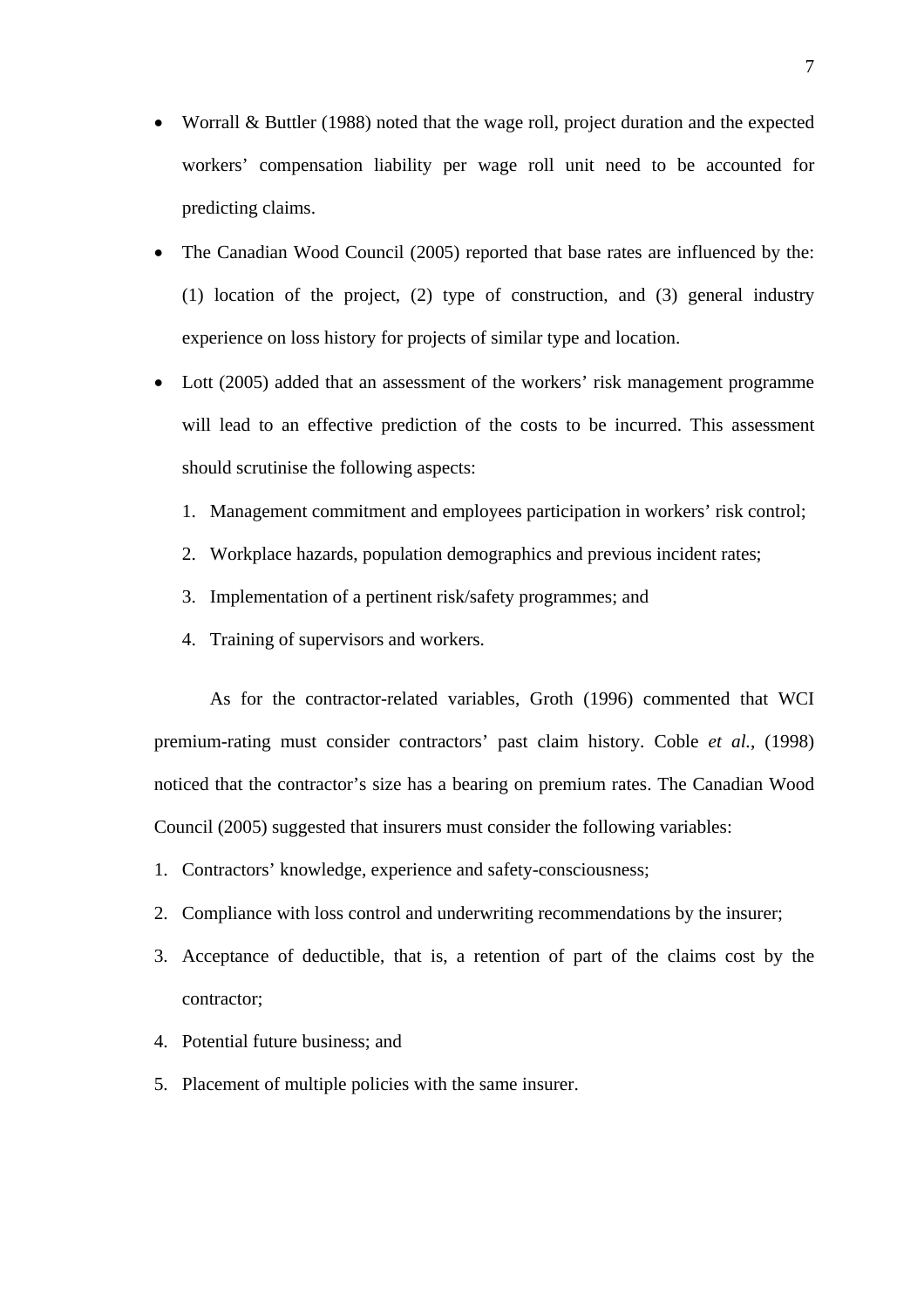#### **Determining the mark-up for construction WCI**

The adjustment of the technical costs of risks for commercial interests necessitates the consideration of insurers' corporate factors and market factors. The variables, pertinent to insurers, were recognised by many authors in the literature, viz:

- Vaughan & Vaughan (1996) identified three variables that influence the mark-up:
	- 1. The expenses of acquiring and administering the business (overhead costs);
	- 2. The profit required by the insurer; and
	- 3. The return from the investment of premiums by the insurer.
- Young (1997) quoted that premium-rates are adjusted on account of the profit/loss experience of the insurer in the past, and the outstanding claims to the insurer from all projects. The competition and the volume of business in the market also influence the mark-up.
- Booth *et al.* (1999) reported that corporate objectives of insurers will have a significant bearing on mark-ups.
- Phifer (1996) observed that the reinsurance premium, which insurance companies pay for risk sharing with re-insurers do influence the pricing.

#### Research method

From the literature review above, 17 variables pertinent to WCI premium-rating of construction projects were identified and classified into four categories as shown in Table 1. Subsequently, a questionnaire was designed with the objective of determining the most significant variables. The questions in the questionnaire assessed the significance of the 17 variables for deriving the optimal premium rate on a 10-point Likert scale, whereby  $1 =$  "Low important" and  $10 =$  "High important".

The field survey was conducted during November and December 2005 in the Singapore insurance industry, which encompasses a population of 23 general insurers.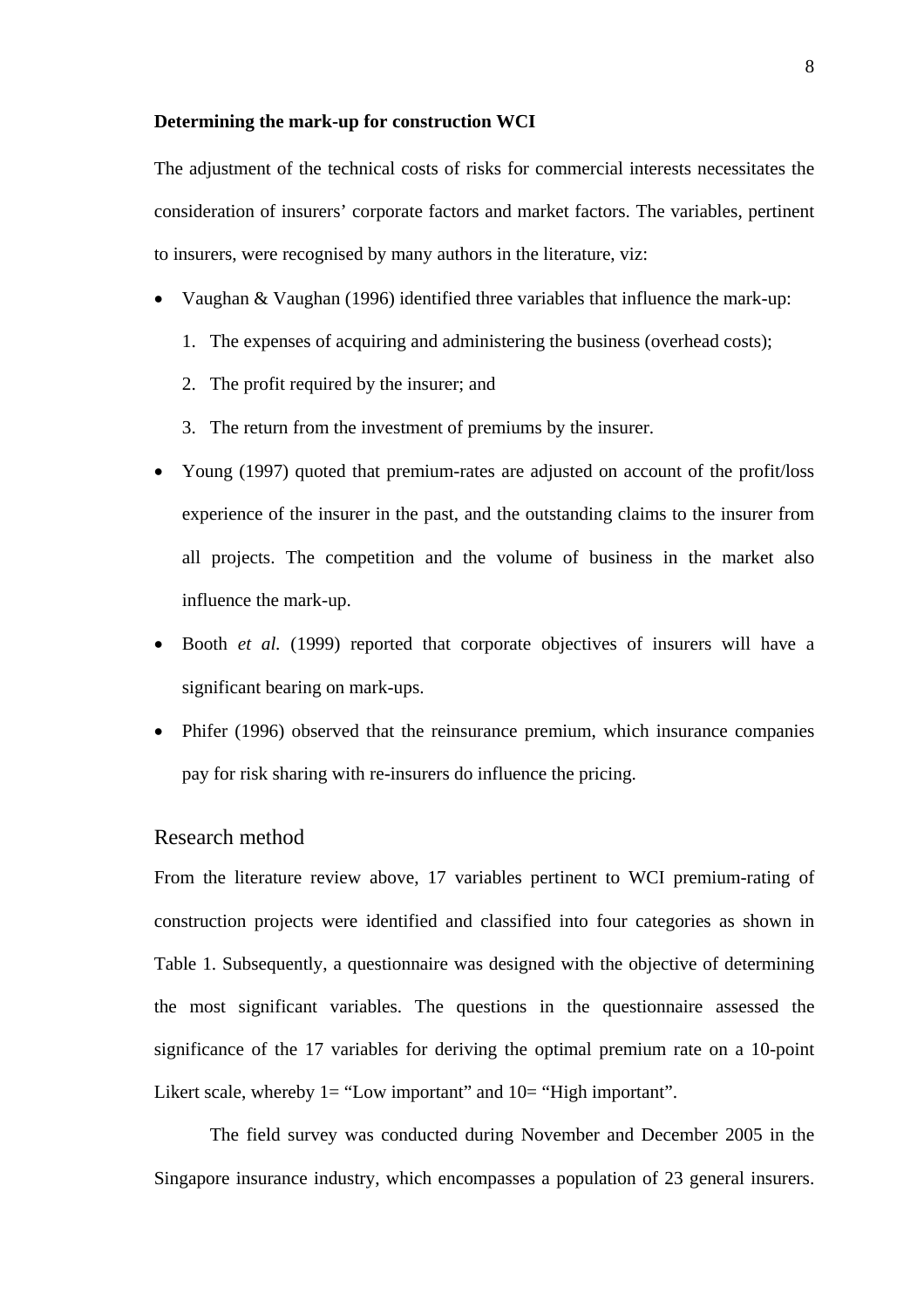An interview questionnaire survey was conducted to collect data because having a questionnaire administered face-to-face by an interviewer rather than a mail survey has the following advantages (Babbie, 1992):

- 1. Interview surveys attain higher response rates than mail surveys;
- 2. If the respondent misunderstands questions or indicates that he/she does not understand, the interviewer can clarify matters, thereby obtaining relevant and accurate responses;
- 3. The presence of an interviewer generally reduces unanswered questions; and
- 4. The interviewer can observe and ask questions for additional explanations.

All the 23 companies were covered in the survey. At every interview session, the questionnaire was presented to the interviewee for his/her response. Additional explanations were rendered when needed. Moreover, interviewees were invited to elaborate on the rationale for their answers.

#### **Profile of the respondents**

As shown in Figure 1, the designations of the interviewees were top management (48%) and middle management (52%). The top management interviewees comprised of managing directors, general managers, senior managers and managers. The middle management interviewees were assistant general managers, deputy managers and assistant managers. The mean working experience of the interviewees was 21 years. The minimum and maximum working experiences were 8 and 35 years, respectively. Also, more than 75% of the interviewees had experience of above 10 years. From the interviewees' profile, it is understood that all of them are well-qualified and wellexperienced in the subject matter. Hence, the data collection is perceived to be reliable.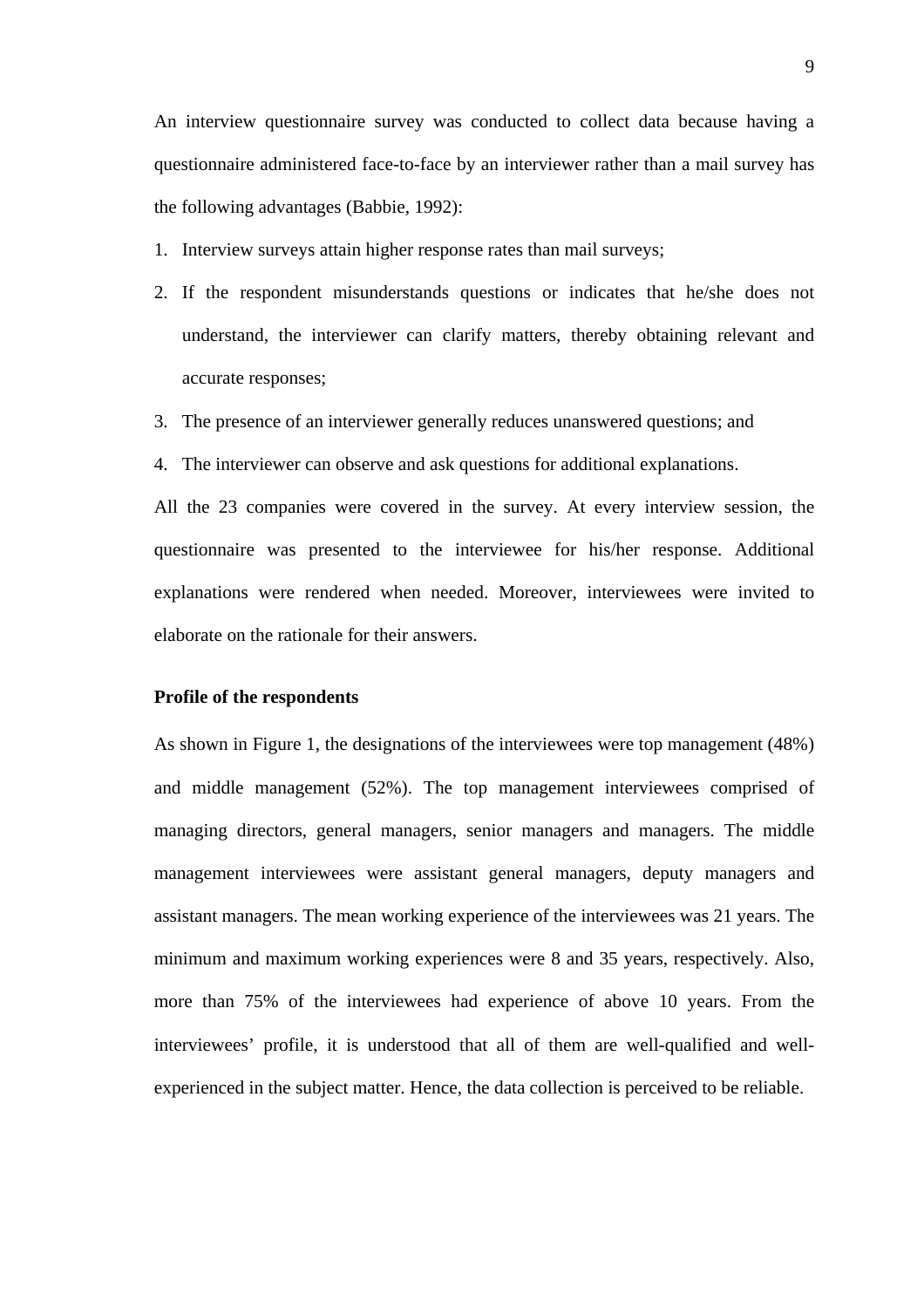#### Data analysis and discussion

A statistical analysis was accomplished to identify the most important variables according to the Pareto's 80/20 rule for WCI premium-rating. Descriptive statistics were computed for each category of variables as shown in Table 2. The 17 variables were re-organised, as illustrated in Table 3, into 3 groups namely, important variables, less important variables and unimportant variables, based on their mean importance ratings. Unimportant variables have mean importance ratings < 4.00, important variables possess mean importance ratings  $> 7.00$ , and the rest are less important variables. The above grouping notion was adapted from the medical industry of Singapore where Goh (2004) proposed a pain scale, as shown in Figure 2a, to measure cancer pain intensity in patients. Based on that scale, the 9 equal intervals in the 10 point Likert scale were re-arranged into 3 equal intervals as illustrated in Figure 2b.

#### **Important variables for premium-rating**

Eight important variables for premium-rating were identified out of the 17 variables (See Table 3). A brief discussion on each variable is provided below, based on the qualitative explanation rendered by the interviewees.

#### *1. Wage roll:*

In the Singapore insurance industry, WCI premiums are traditionally computed by applying a rate on wage rolls of construction projects. There has been a collective agreement among the insurers that the preferable WCI premium rate for construction projects is 1% of the wage roll. This rate, however, is merely a benchmark. Individual insurers set competitive rates around the benchmark heuristically considering other important variables. The wage roll is also considered as a representation of the project duration since both are positively correlated.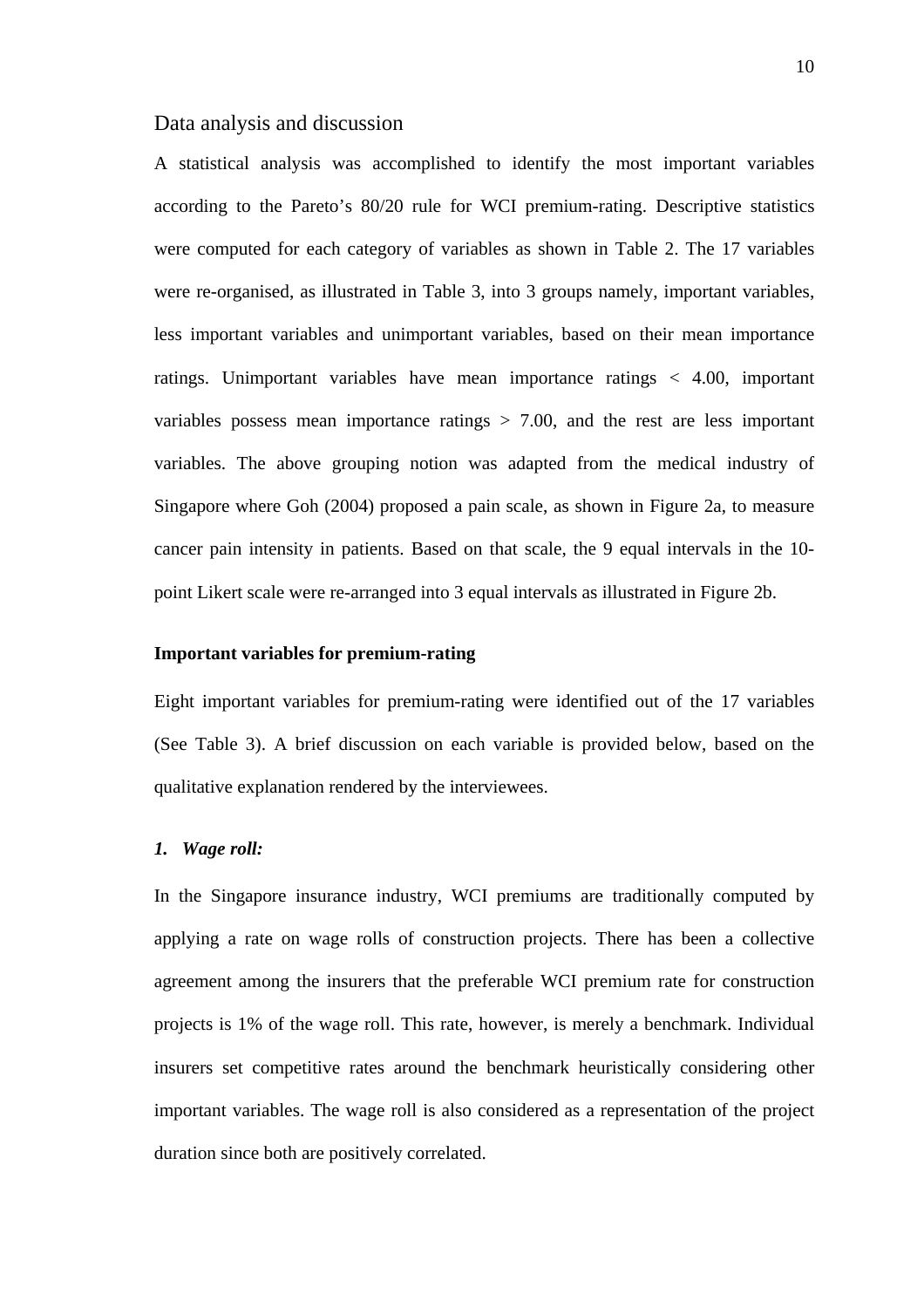On another perspective, when the wage roll is high, the premium amount is high though the premium rate is low. But, claims and administrative costs will be proportionately less, making it possible for insurers to earn more money by insuring bigger projects. Thus, large projects drive keen competition.

#### *2. Project hazard level:*

The project hazard is directly correlated with the frequency and severity accidents and thereby the amount of compensation to be paid by the insurer. Therefore, the higher the project hazard, the higher the premium rate. The project hazard has to be assessed in line with project's scope. The assessment should peruse if the project involves demolition works, explosive works, excavation works, works at heights, works involving lifting and cranes and/or confined space works. The hazard in each type of work has to be assessed via a rigorous analysis of relevant attributes. For example, the hazard in works at heights can be deduced by the total height of the building. Moreover, the characteristics of the project location/vicinity should also be assessed. Among the attributes to be scrutinized for project locality are: soil condition, site congestion level, and/or presence of any chemical/manufacturing factory or combustible source.

#### *3. Effectiveness of the safety management system on site:*

Presence of an effective safety management system on site is significant in reducing claims; thus, the better the safety management system, the lower the premium rate. All the insurers recognised that inspecting the safety management system of the project is essential in inferring potential claims. However, they encountered two constraints, viz:

• Lack of guidelines to assess the effectiveness of the safety management system; and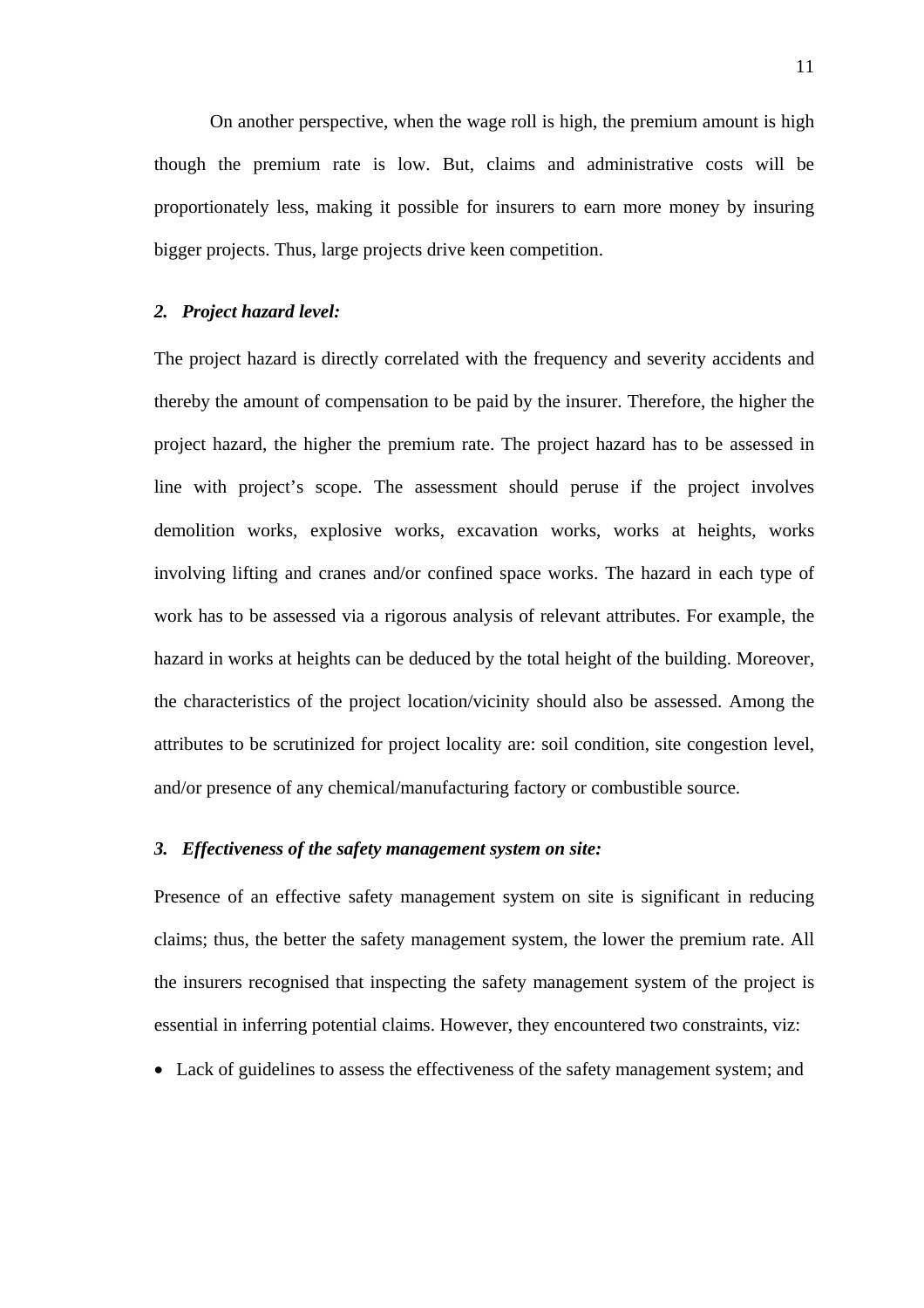• Although a contractor can produce a well-documented safety plan for a project, its implementation on site is still uncertain as it is inherent to the attitude of the site management team.

#### *4. Contractor's claims history:*

Insurers examine a contractor's claims records for the past five years to deduce the contractor's safety performance as an alternative to assessing the safety management system. From the survey, it would appear that records with low severity and high frequency infuse higher premiums than records with high severity and low frequency.

#### *5. Competition:*

Triumphing competition is crucial in any business. A well-thought out strategy is necessary to assess the competition level by considering the number of competitors, regional economic condition, prestige in the project and the project size. This can subsequently be used to adjust the mark-up that the higher the competition the lower the mark-up.

#### *6. Corporate objectives of the insurer:*

The mark-up in a premium coheres with an insurer's corporate objective(s). The corporate objective of a Singapore's insurer at any given time can be one or more of the following:

- i) Ensuring the survival of the company;
- ii) To write a given premium volume;
- iii) Achieving an overall operating ratio across the whole portfolio;
- iv) Achieving an adequate level of profitability or return on equity; and
- v) Achieving a target premium growth rate.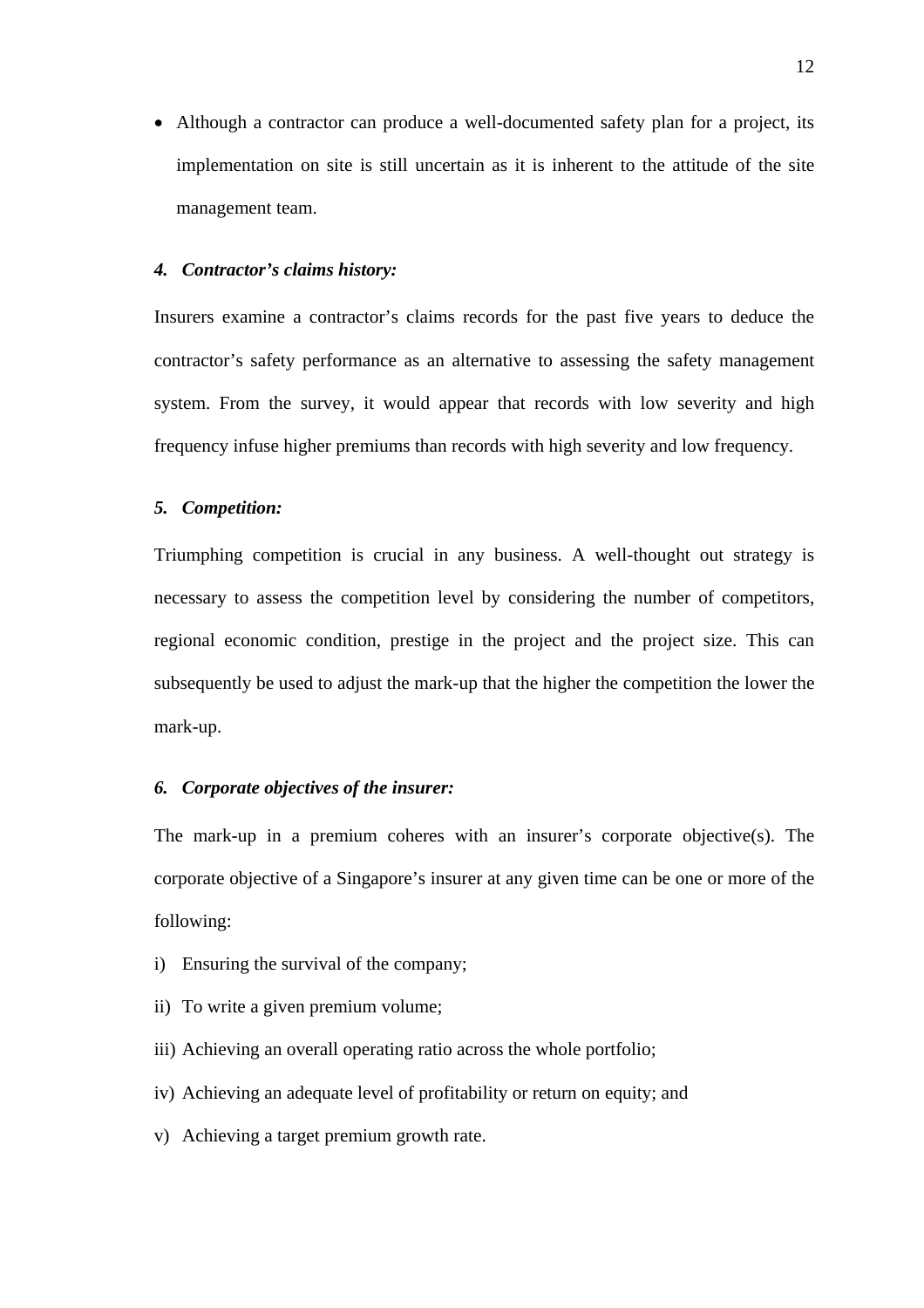For objectives i to iii, an insurer may intentionally quote a low premium while for objectives iv and v, the same insurer may wish to quote an average premium.

#### *7. Overhead costs of insurance:*

Overhead costs are key components of a mark-up; the higher the overhead costs, the higher the mark-up. Overhead costs for the WCI includes brokerage fees and administrative costs for underwriting and claims management. The brokerage fee is a fixed percentage in the Singapore's market; 10% of the premium. Administrative costs vary from company to company, which are estimated to be in the range of 15% to 35 % of the underwritten premium. In total, overhead costs amount to 25% to 45% of the premium in Singapore.

#### *8. Investment income from underwritten premiums:*

The underwritten premium can be invested by the insurer on shares, subsidiary companies, real estate, etc. The returns on these investments influence the premium significantly. If the investment returns are high, the insurer can quote attractive premiums as the insurer's reserve is stable.

#### **Less important variables for premium-rating**

Seven variables seem less important for WCI premium-rating of construction projects.

#### *1. Profit/loss experience in WCI business:*

When an insurer experiences a remarkable profit/loss over a period of time, it is acceptable to adjust the premium rate for new undertakings. If there is a profit growth, the insurer may wish to reduce the premium so as to win more projects, as there is a buffer to assume the risk and to develop the business. In contrast, if the experience is bad, premiums for new projects could be increased with consideration of market trends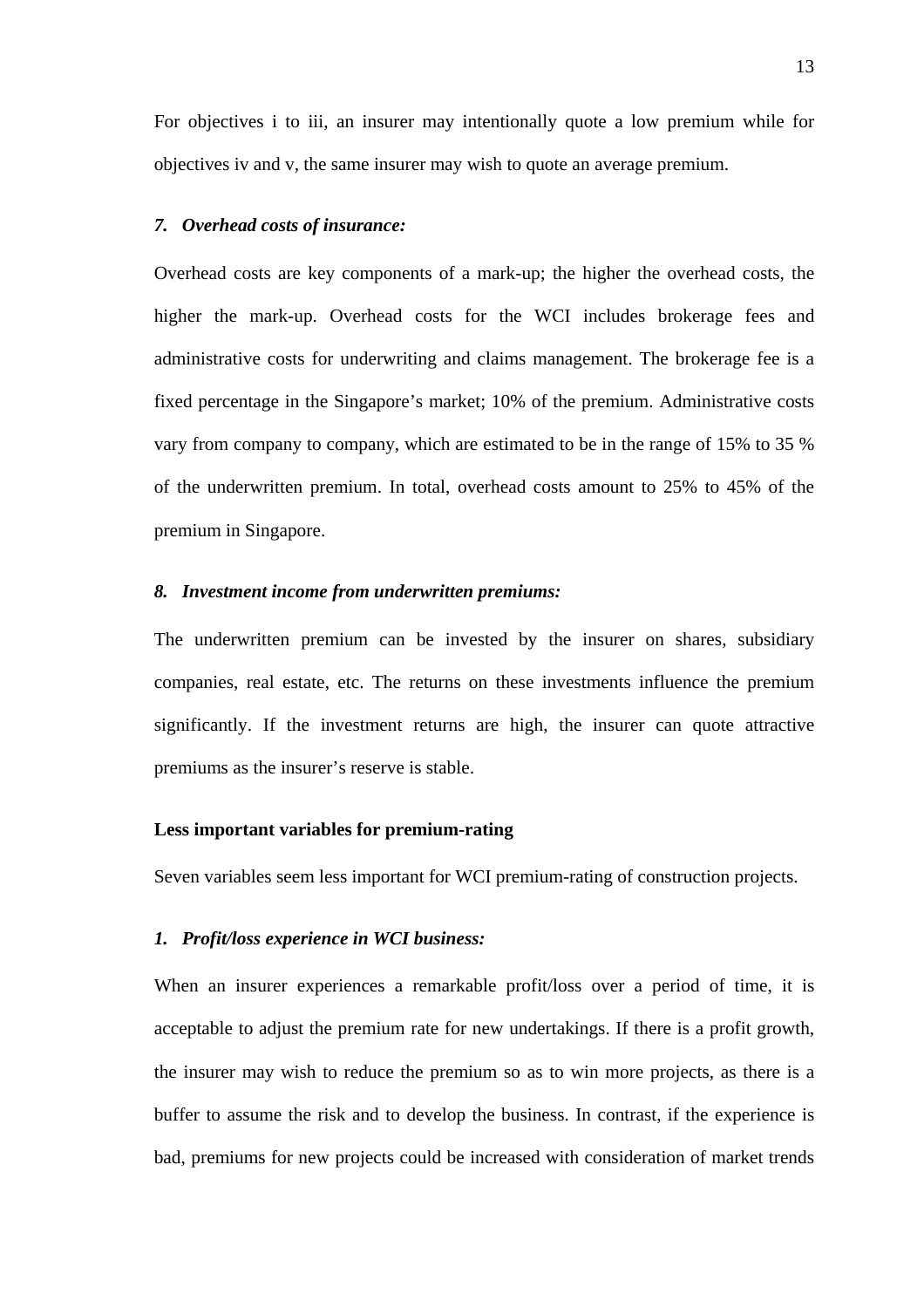because losing business is preferred to suffering from loss. However, such adjustments in the WCI's context are not encouraged by most of the Singapore insurers because profitable years will have to be balanced with less profitable years.

#### *2. Reinsurance cost:*

Reinsurance is the principal mechanism that insurance companies use to transfer part or all of the risks assumed through their own underwriting activities. The reasons for reinsuring are as follows:

- For balance sheet protection reinsurance is purchased to protect the solvency of the insurance company.
- To increase the capacity the risk exposure that an insurer can reasonably accept is restricted by the size of its capital base. Reinsurance allows taking larger risks, which makes the company more attractive to insurance brokers and their clients.

Risk of an insurer can be ceded to a re-insurer via facultative reinsurance and treaty reinsurance. Under the facultative arrangement, each risk is underwritten by the reinsurer on its own merits with a separate reinsurance contract. Under the treaty system, reinsurance is underwritten for a class of insurance, annually. The treaty reinsurance is further categorised into proportionate treaty and non-proportionate treaty. The subsets of the proportionate treaty are quota share reinsurance and surplus reinsurance while the subsets of the non-proportionate reinsurance are excess-of-loss (XOL) reinsurance and stop-loss reinsurance. The WCI in Singapore adopts the XOL treaty reinsurance.

A re-insurer decides the XOL treaty premium for an insurer based on the estimated premium income, loss-ratio, risk profile of the business covered and the excess point of the treaty. Insurers can decide upon attractive premiums for their policies, depending on their treaty premiums. However, reinsurance cost is usually less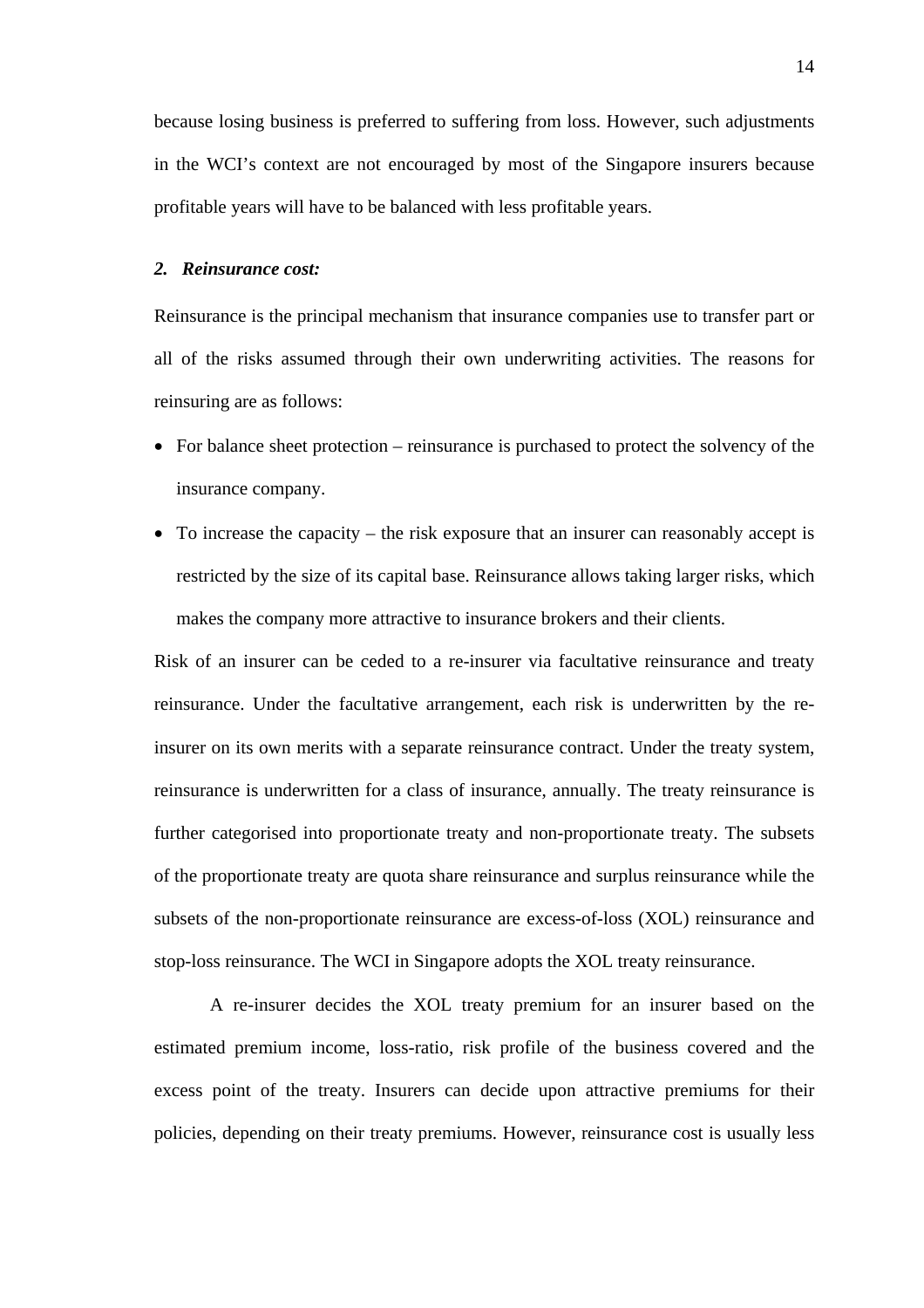than 10% of the premium. Hence, it is not a major concern for premium-rating. Most of the companies incorporate the reinsurance cost into the overhead costs.

#### *3. Amount of outstanding claims to the insurer:*

When a particular class of insurance, like the WCI, experiences too many claims, the insurer prefers to increase the premium for new projects so as to recover losses. Nevertheless, market competition restrains such adjustments. On the other hand, decreasing the premium rate to attract more business for cash flow purposes is also unfeasible because the WCI is the riskiest insurance class in Singapore.

#### *4. Project duration:*

When the project duration is longer, the risk exposure of an insurer is longer and the earned premium, along with the net profit for the year, is reduced. Project duration is therefore a moderate consideration for some insurers in Singapore. However, the other insurers perceive that the duration is built into the wage roll; thus, it can be negligible for premium-rating.

#### *5. Placement of multiple policies by the contractor:*

When contractors take multiple policies for projects, discounts may be considered as the risks can be spread among policies. Contractor's all risk (CAR) insurance and the WCI are the main construction insurances. The WCI is ranked as the worse policy by insurers, which earns small premiums but large claims. Meanwhile, the CAR insurance has been contrary in this aspect. Mostly, the loss in the WCI is covered by the total premium from both policies. Most of the insurers prefer selling insurance packages rather than individual policies. Hence, the placement of multiple policies is more of a prerequisite than a discounting factor in Singapore.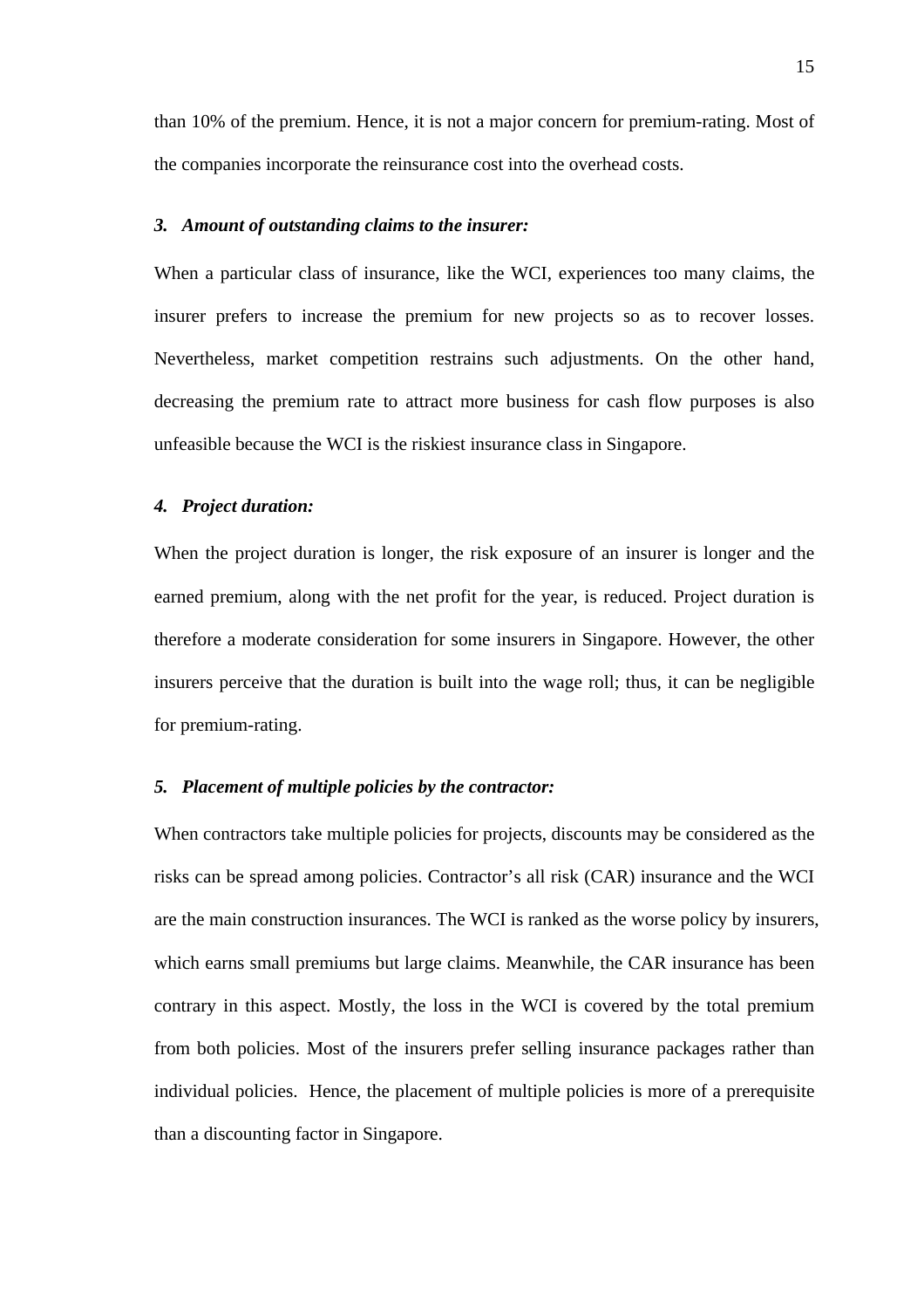#### *6. Co-operation by the contractor:*

The Singapore's construction industry is heavily reliant on foreign workers from neighbouring developing nations such as India, China, Bangladesh, Thailand and the Philippines. The objective of these workers is to earn money as fast as possible to return to their home countries for a comfortable life. There were incidents in Singapore whereby: (1) some of the injured workers chose to claim by common law to reap greater compensation and (2) some workers injured themselves or acted recklessly in order to claim compensation (Kyodo, 1991). It is therefore important for insurers to scrutinise the root cause(s) of accident(s) and any fraudulent action(s) of workers to diminish their risks. Contractors' support is paramount in such situations, which could be a consideration in premium-rating. Nonetheless, it is a weak factor because there could still be claims although the contractor is supportive.

#### *7. Volume of business in the market:*

It is acceptable to increase premium rates when the construction industry undergoes an economic boom. Nonetheless, more insurers enter the market when the demand is high. This makes the Singapore's market constantly competitive.

#### **Unimportant variables for premium-rating**

Two insignificant variables for premium-rating are identified below.

#### *1. Expectation of potential business from the contractor:*

The expectation of potential business from contractors are irrelevant for premium-rating because construction projects are secured through competitive-bidding, thus the prediction of potential projects for contractors is difficult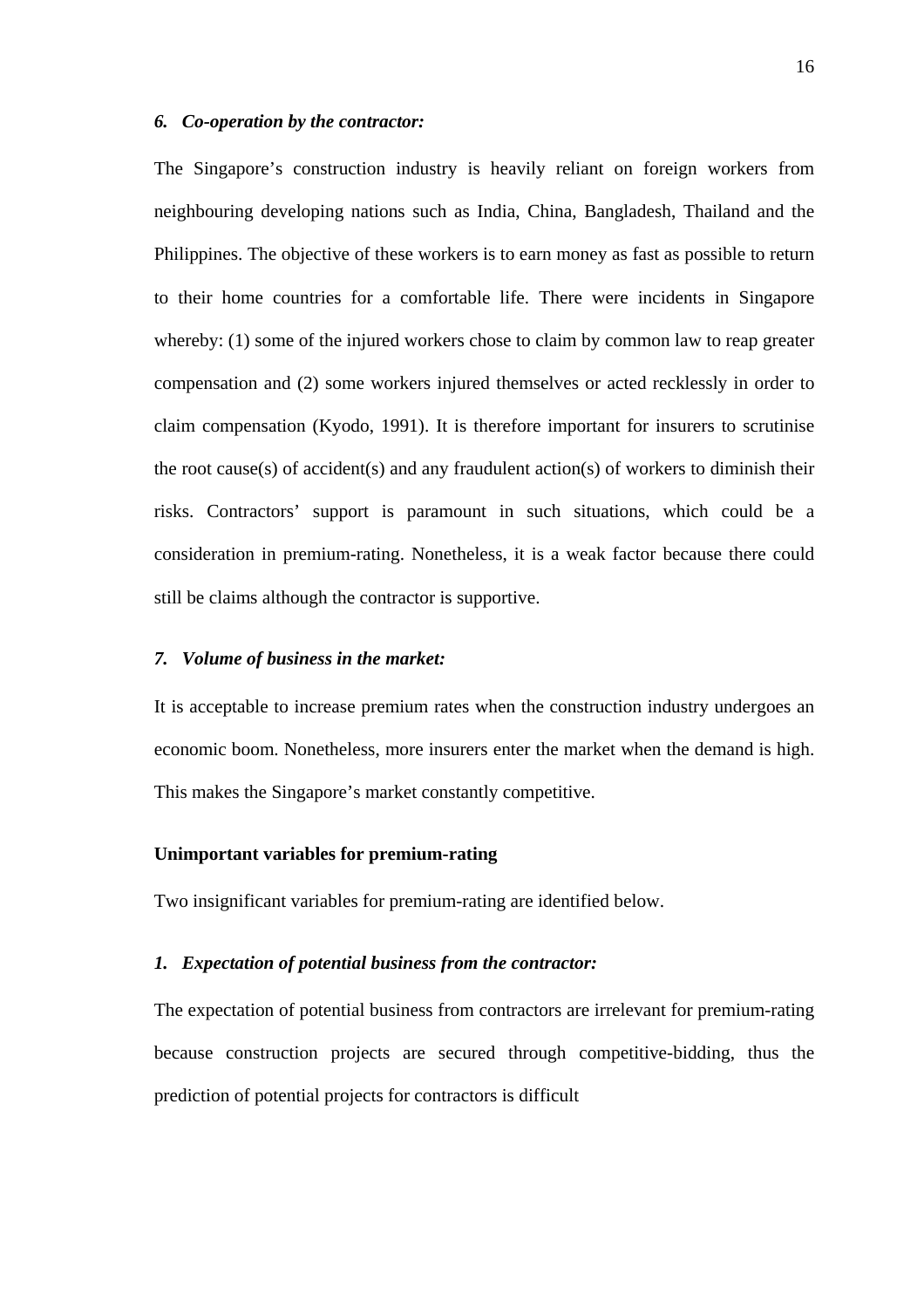#### *2. Contractor's size:*

Large contractors with good safety records demonstrate their capacity to use sophisticated and less hazardous construction methods. It is therefore beneficial for insurers to favour large contractors. However, all main contractors employ subcontractors. Thus, subcontractors' experience, operation methods and records become key factors. As per insurers' experience, reported accidents mostly involved subcontractors' workers whereby the main contractor provided the WCI.

#### Conclusion

Providing an adequate WCI is mandatory for a Singapore contractor to employ workers in construction projects. It is enforced to safeguard the interests of occupational injury victims and to ease contractors' financial burden of compensating. Under the WCI, the commitment of an insurer is extremely broad unlike other classes of insurance; there are no exclusions and there is no maximum limit on the insurer's liability. Hence, WCI premium-rating is a critical management function for any insurer who should decide premiums that are high enough to cover all the future costs, yet low enough to meet the market competition. Nevertheless, general insurers in Singapore seem to be reluctant to issue the WCI for construction projects as they have been experiencing undesirable lossratios. These losses occurred mainly due to underestimating of potential risks in construction projects. This is, in turn, the result of the ineffectiveness of the premiumrating framework as used by the general insurance industry in Singapore. Hence, an effective WCI premium-rating framework is imperative for Singapore insurers to address this dilemma. Identification of the critical variables for such a framework is crucial and fundamental.

 Seventeen variables pertinent to WCI premium-rating for construction projects were identified in a literature review. An interview questionnaire survey was conducted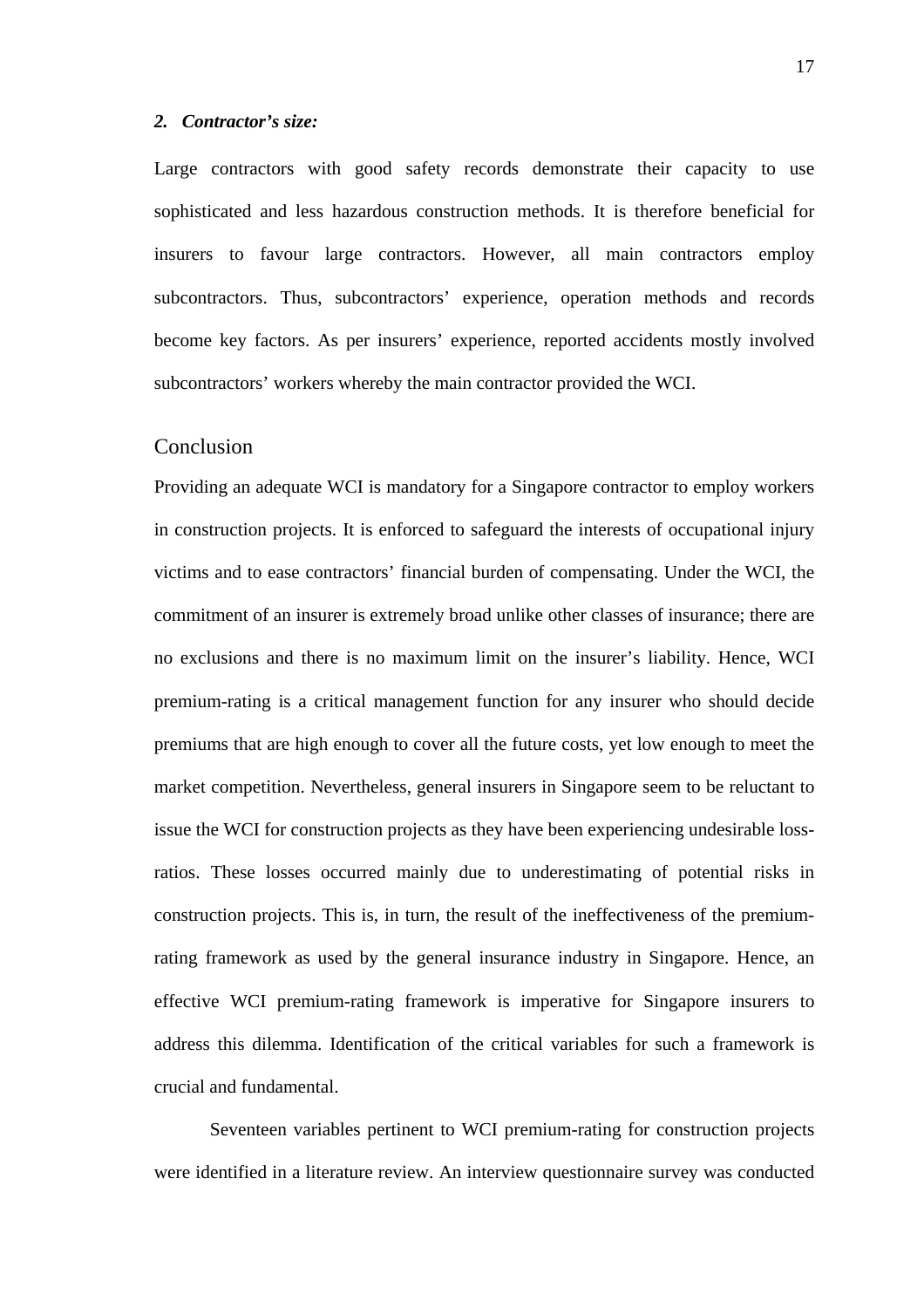in the Singapore general insurance industry to identify the most significant variables that fit in the Pareto's 80/20 rule. Statistical analyses results of the survey data indicate that eight variables are important for WCI premium-rating: (1) wage roll, (2) project hazard level, (3) effectiveness of the safety management system on site, (4) contractor's claims history, (5) overhead costs of insurance, (6) competition, (7) corporate objectives of the insurer, and (8) investment income from underwritten premiums. The finding may be utilised by insurance companies in Singapore to re-engineer their premiumrating approach. The study may be extended to develop a premium-rating model for workers' compensation insurance incorporating these significant variables.

#### References

- Babbie, E. (1992). *The Practice of Social Research* (6th ed.) California: Wadsworth Publishing Company.
- Booth, P., Chadburn, R., Cooper, D. Haberman, S. and James, D. (1999). *Modern Actuarial Theory and Practice.* New York: Chapman & Hall/CRC.
- Bunni, N.G. (2003). *Risk and Insurance in Construction* (2nd ed.). London: Spon Press.
- Canadian Wood Council. (2005). *Course of Construction Insurance Basics*. http://www.cwc.ca/pdfs/Quick facts-Insurance and Construction Series No1.pdf. [29 Sep 2005].
- Chua, D.K.H. and Goh, Y. M. (2004). Incident causation model for improving feedback of safety knowledge. *Journal of Construction Engineering and Management*, 130(4), 542-551.
- Clayton, A. (2004). Workers' compensation: a background for social security professionals. *Social Security Bulletin*, 65(4), 7-15.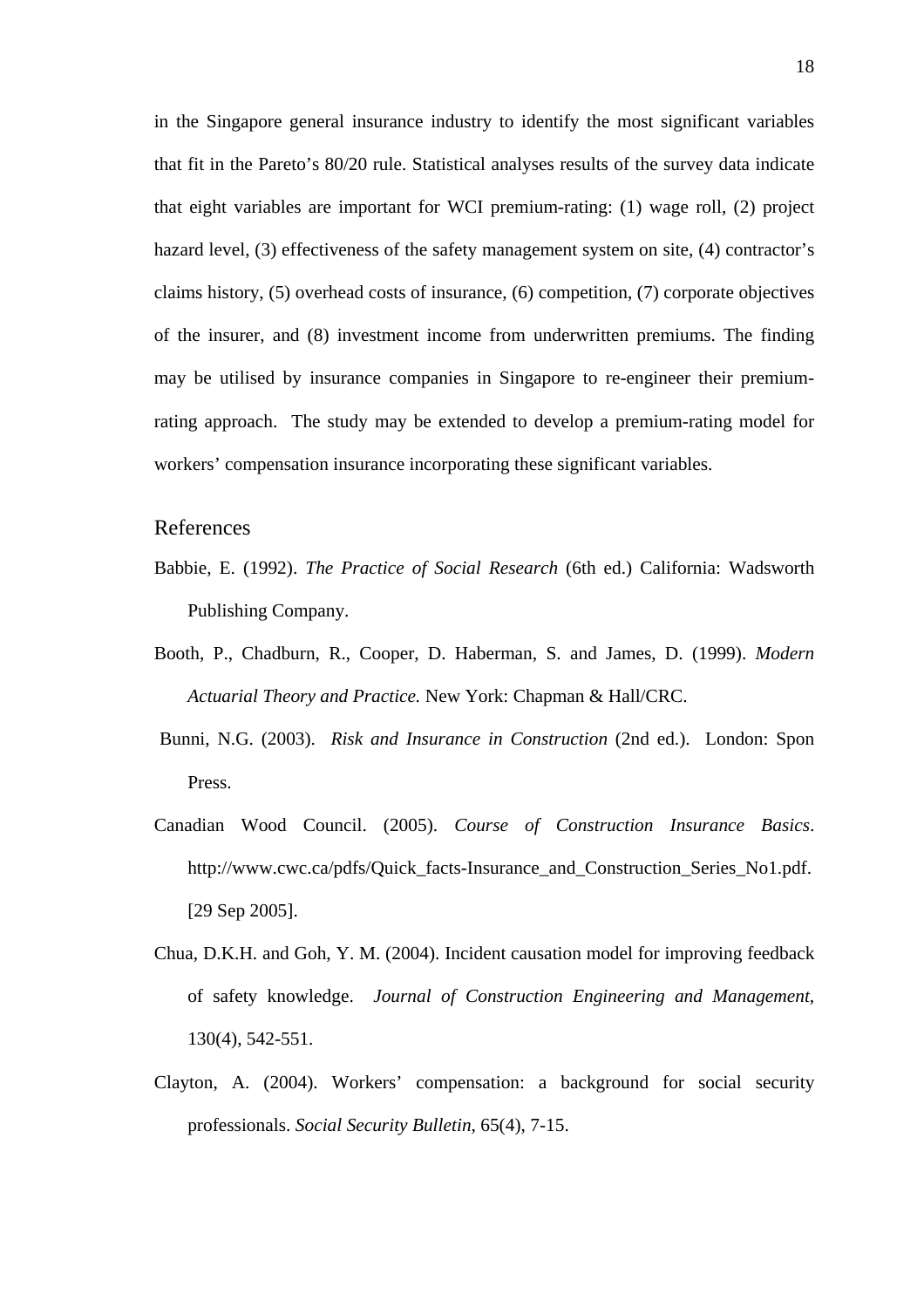- Clough, R.H., Sears, G.A. and Sears, S.K. (2005). *Construction Contracting* (7<sup>th</sup> ed.) New York: John Wiley & Sons, Inc.
- Coble, R.J., McDermott, M.J. and Carpenter, S. (1998). The liability of workers' compensation exemptions in Florida. *Cost Engineer*, 40(5), 34-41.
- Everett, J.G. and Thompson, W.S. (1995). Experience modification rating for workers' compensation insurance. *Journal of Construction Engineering and Management*, 121(1), 66-79.
- General Insurance Association of Singapore (GIA). (2006). *Industry Statistics*. http://www.gia.org.sg/industrystats.cfm. [17 Aug.2006].
- Goh, C. (2004). Management of pains in palliative care. *Cancer Update*. www.nccs.com.sg/epub/CU/vol3-04/p2-1.htm. [20 Sept. 2006]
- Groth, C. (1996). Workers' compensation. In: W.J. Palmer, J.M. Maloney and J.L. Heffron (Eds.), *Construction Insurance, Bonding, and Management* (pp125-143). New York: McGraw-Hill.
- Imriyas, K., Low, S.P., Teo, A.L. and Chan, S.L. (2006). A decision support system for premium-rating of workmen's compensation insurance for construction. *Proceedings of the 7th APRU Doctoral Students Conference* (CD-Rom), Singapore: National University of Singapore.
- Kyodo. (1991). Foreign workers cut own fingers for money, insurers say. Singapore suspects foreign workers. http://www.hamline.edu/ apakabar/ basisdata/1991/02/14/0007.html. [20 Apr. 2006]
- Lott, R.J. (2005). *Controlling workers' compensation cost a risk management program*. http://www.healthconsultantsusa.com/Risk\_Mgmt\_Program\_Controlling\_Worker\_ Comp\_Costs.pdf. [27 June 2005].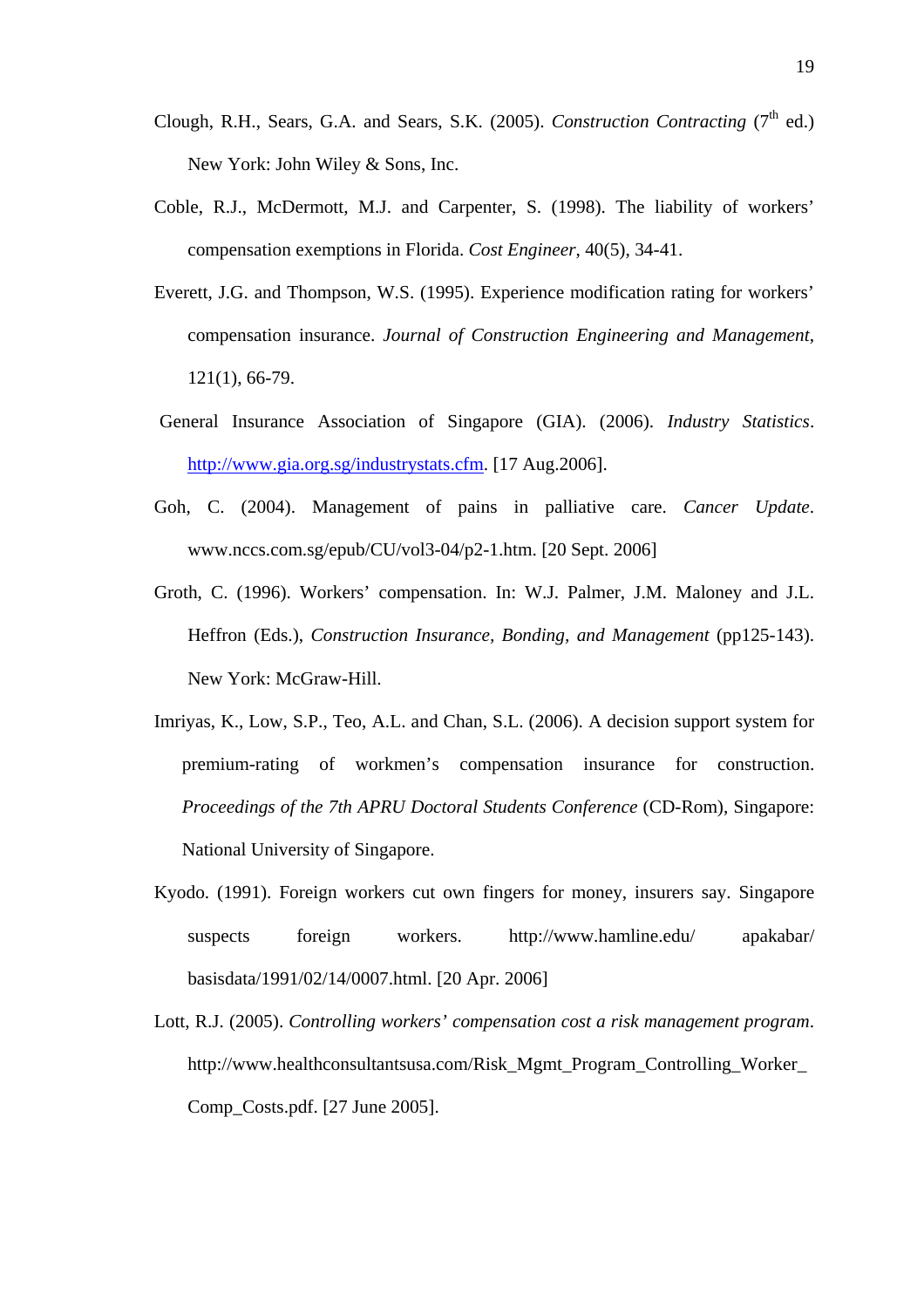- Ministry of Manpower (MOM). (2005). *Workmen's Compensation Act (Chapter 354*). http://statutes.agc.gov.sg/non\_version/cgi-bin/cgi\_retrieve.pl?actno=REVED-354&doctitle=WORKERS%92S%20 COMPENSATION % 20ACT %0a &date = latest& method= part. [18 June 2005].
- Newman, K.D. and Hancher, D.E. (1991). Workers' compensation issues in construction. *Journal of Professional Issues in Engineering Education and Practice*, 117(3), 228-244.
- Occupational Safety & Health Division, Ministry of Manpower (OSHD- MOM). (2006). MOM statistics. http://www.mom.gov.sg/ Statistics/ OSHD/Accidents NInjuries. [29 Sept. 2006].
- Phifer, R. (1996). *Reinsurance fundamentals*. New York: John Wiley & Sons, Inc.
- Vaughan, E.J. and Vaughan, T.M. (1996). *Fundamentals of risk and insurance* (7<sup>th</sup> ed.). New York: John Wiley.
- Worrall, J.D. and Buttler, R.J. (1988). Experience rating matters. In: D. Appel and P.S. Borba (Eds.). *Workers' Compensation Insurance Pricing* (pp81-94). Boston: Kluwer Academic Publisher.

Young, V.R. (1997). Adjusting indicated insurance rates: Fuzzy rules that consider both experience and auxiliary data. *Casualty Actuarial Society,* 84(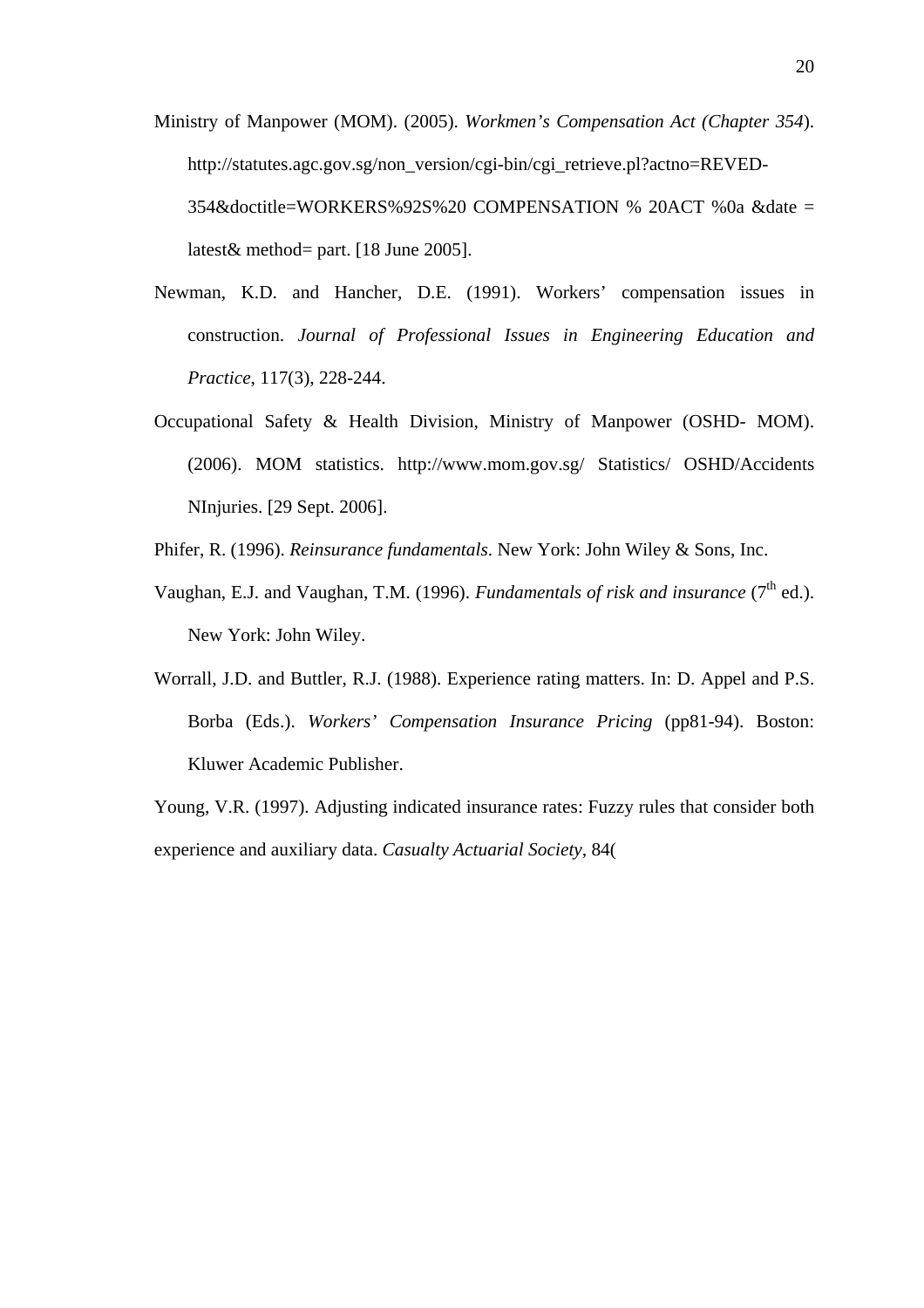### **Tables**

| <b>Variable category</b> | Table 1: Premium-rating variables<br><b>Pertinent variable</b>                                                                                                                                                                  |  |  |  |
|--------------------------|---------------------------------------------------------------------------------------------------------------------------------------------------------------------------------------------------------------------------------|--|--|--|
| Project factor           | Wage roll<br>Project duration<br>Project hazard level<br>Effectiveness of the safety management system on site                                                                                                                  |  |  |  |
| Contractor factor<br>2.  | Contractor's claims history<br>$\bullet$<br>Placement of multiple policies by the contractor<br>Expectation of potential business from the contractor<br>Co-operation by the contractor<br>Contractor's size                    |  |  |  |
| Insurer factor<br>3.     | Corporate objectives of the insurer<br>Investment income from underwritten premiums<br>Overhead costs of insurance<br>Amount of outstanding claims to the insurer<br>Profit/loss experience in WCI business<br>Reinsurance cost |  |  |  |
| Market factor<br>4.      | Competition<br>Volume of business in the market                                                                                                                                                                                 |  |  |  |

Table 1: Premium-rating variables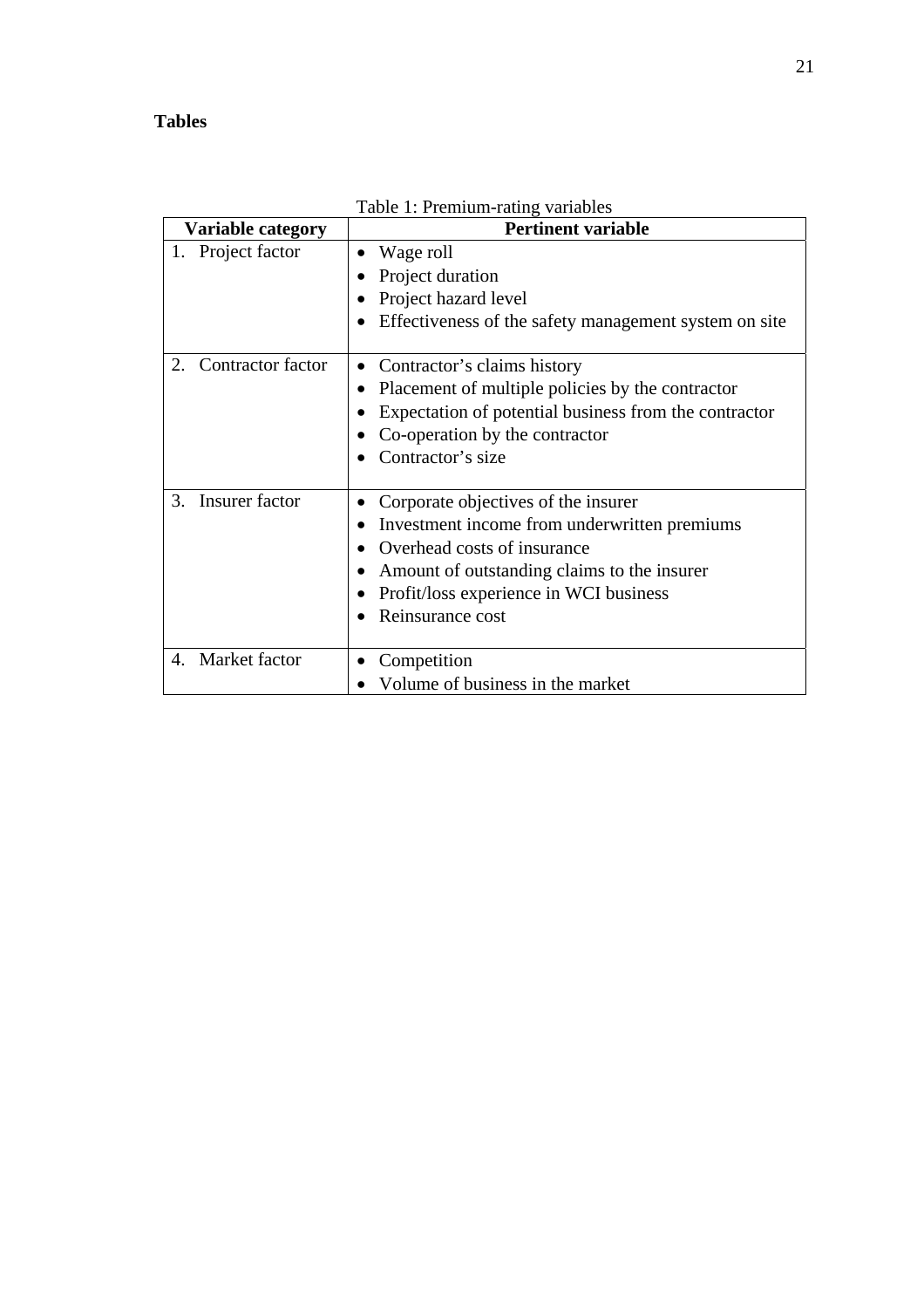|                          |                                                             | <b>Descriptive statistics</b> |           |                  |                  |          |                 |                  |           |
|--------------------------|-------------------------------------------------------------|-------------------------------|-----------|------------------|------------------|----------|-----------------|------------------|-----------|
|                          | <b>Variables</b>                                            | Mean                          | Standard  | Median           | Mode             | Kurtosis | <b>Skewness</b> | $X_{Min.}$       | $X_{Max}$ |
|                          |                                                             |                               | deviation |                  |                  |          |                 |                  |           |
| Project factor           |                                                             |                               |           |                  |                  |          |                 |                  |           |
|                          | Wage roll                                                   | 8.33                          | 1.32      | 9                | 9                | 0.41     | $-0.81$         | 5                | 10        |
|                          | Project duration                                            | 5.10                          | 3.10      | 6                | 3                | $-1.30$  | $-0.12$         | $\boldsymbol{0}$ | 10        |
|                          | Project hazard level                                        | 9.33                          | 0.71      | 9                | 10               | $-0.76$  | $-0.63$         | $\,8\,$          | 10        |
| $\bullet$                | Effectiveness of the<br>safety management<br>system on site | 7.67                          | 2.17      | 8                | $\,8\,$          | 3.67     | $-1.74$         | $\mathbf{1}$     | 10        |
| <b>Contractor factor</b> |                                                             |                               |           |                  |                  |          |                 |                  |           |
|                          | Contractor's claims<br>history                              | 8.33                          | 1.21      | 9                | 9                | $-1.18$  | $-0.19$         | 6                | 10        |
| $\bullet$                | Placement of<br>multiple policies by<br>the contractor      | 5.00                          | 2.56      | 5                | $\,8\,$          | $-0.66$  | $-0.66$         | $\boldsymbol{0}$ | 8         |
|                          | Expectation of<br>potential business<br>from the contractor | 3.76                          | 2.60      | $\overline{4}$   | $\mathbf{0}$     | $-1.09$  | 0.00            | $\mathbf{0}$     | 8         |
| $\bullet$                | Co-operation by the<br>contractor                           | 4.90                          | 3.15      | 5                | $\overline{2}$   | $-1.34$  | 0.01            | $\boldsymbol{0}$ | 10        |
|                          | Contractor's size                                           | 3.38                          | 2.92      | 3                | $\boldsymbol{0}$ | $-1.26$  | 0.37            | $\mathbf{0}$     | 9         |
| <b>Insurer factor</b>    |                                                             |                               |           |                  |                  |          |                 |                  |           |
|                          | Corporate objectives<br>of the insurer                      | 8.05                          | 1.13      | 8                | $\tau$           | $-0.80$  | 0.32            | 6                | 10        |
| $\bullet$                | Investment income<br>from underwritten<br>premiums          | 7.24                          | 1.23      | $\boldsymbol{7}$ | $\,8\,$          | $-0.34$  | 0.33            | 5                | 10        |
|                          | Overhead costs of<br>insurance                              | 7.10                          | 1.34      | $\boldsymbol{7}$ | $\,8\,$          | $-1.22$  | $-0.06$         | 5                | 9         |
| $\bullet$                | Amount of<br>outstanding claims<br>to the insurer           | 6.62                          | 2.15      | $\tau$           | $\overline{7}$   | 0.14     | $-0.92$         | $\overline{2}$   | 9         |
|                          | Profit/loss<br>experience in WCI<br>business                | 6.76                          | 2.51      | $\tau$           | 10               | $-1.10$  | $-0.34$         | $\overline{2}$   | 10        |
|                          | Reinsurance cost                                            | 6.71                          | 1.91      | $\tau$           | 9                | 0.05     | $-0.67$         | $\overline{2}$   | 9         |
|                          | <b>Market</b> factor                                        |                               |           |                  |                  |          |                 |                  |           |
|                          | Competition                                                 | 7.38                          | 1.68      | $\tau$           | 7                | $-1.23$  | $-0.14$         | 5                | 10        |
|                          | Volume of business<br>in the market                         | 4.52                          | 2.52      | 5                | 6                | $-0.72$  | 0.09            | $\mathbf{0}$     | 9         |

Table 2: Descriptive statistics of industry survey findings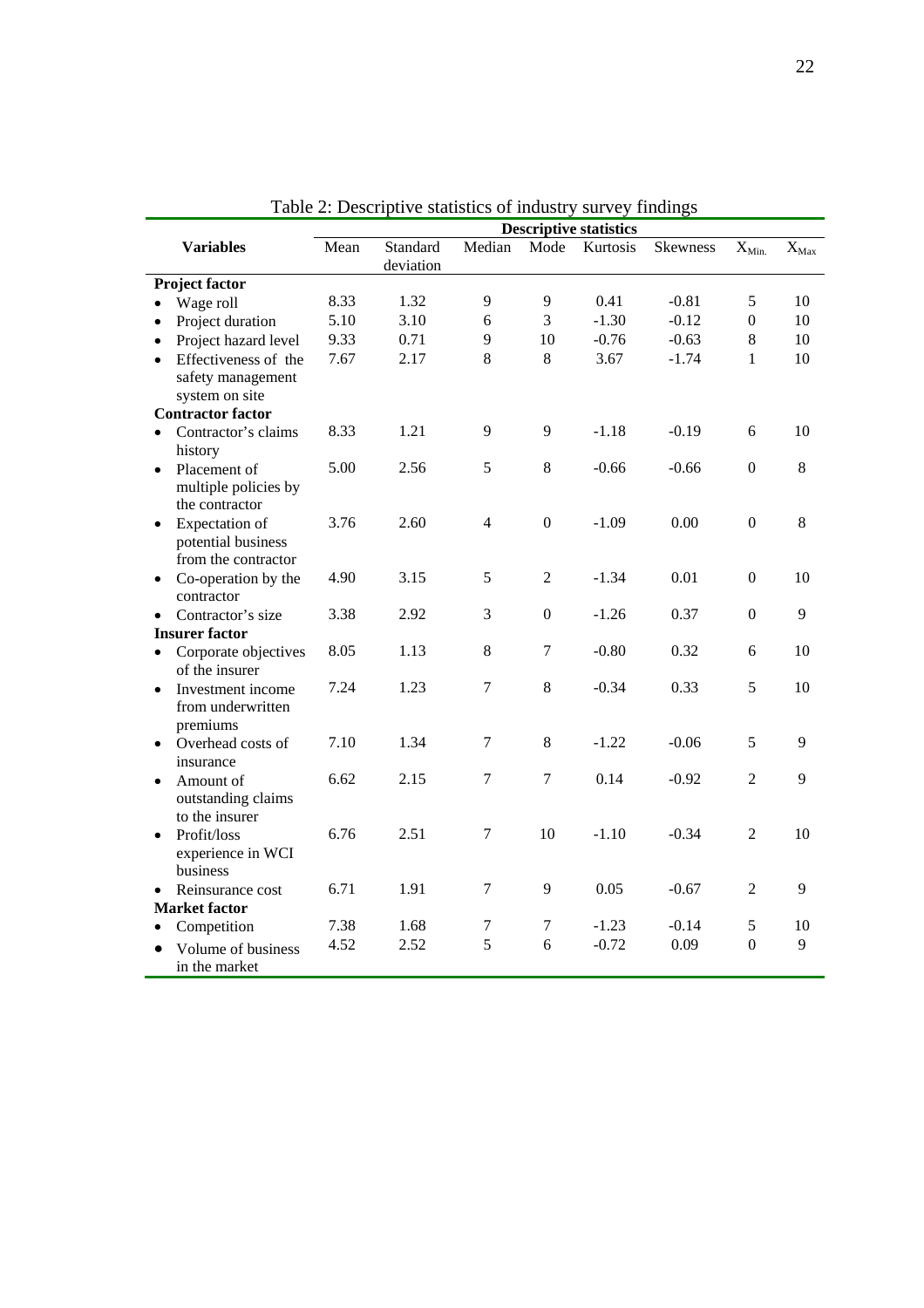Table 3: Re-organisation of variables

| Variables group             | <b>Pertinent variable</b>                                                                                                                                                                                                                                      |  |  |  |  |  |
|-----------------------------|----------------------------------------------------------------------------------------------------------------------------------------------------------------------------------------------------------------------------------------------------------------|--|--|--|--|--|
| Important variables         | Wage roll<br>Project hazard level<br>Effectiveness of the safety management system on site<br>Contractor's claims history<br>Competition<br>Corporate objectives of the insurer<br>Overhead costs of insurance<br>Investment income from underwritten premiums |  |  |  |  |  |
| 2. Less important variables | Profit/loss experience in WCI business<br>Reinsurance cost<br>Amount of outstanding claims to the insurer<br>Project duration<br>Placement of multiple policies by the contractor<br>Co-operation by the contractor<br>Volume of business in the market        |  |  |  |  |  |
| 3.<br>Unimportant variables | Expectation of potential business from the contractor<br>Contractor's size                                                                                                                                                                                     |  |  |  |  |  |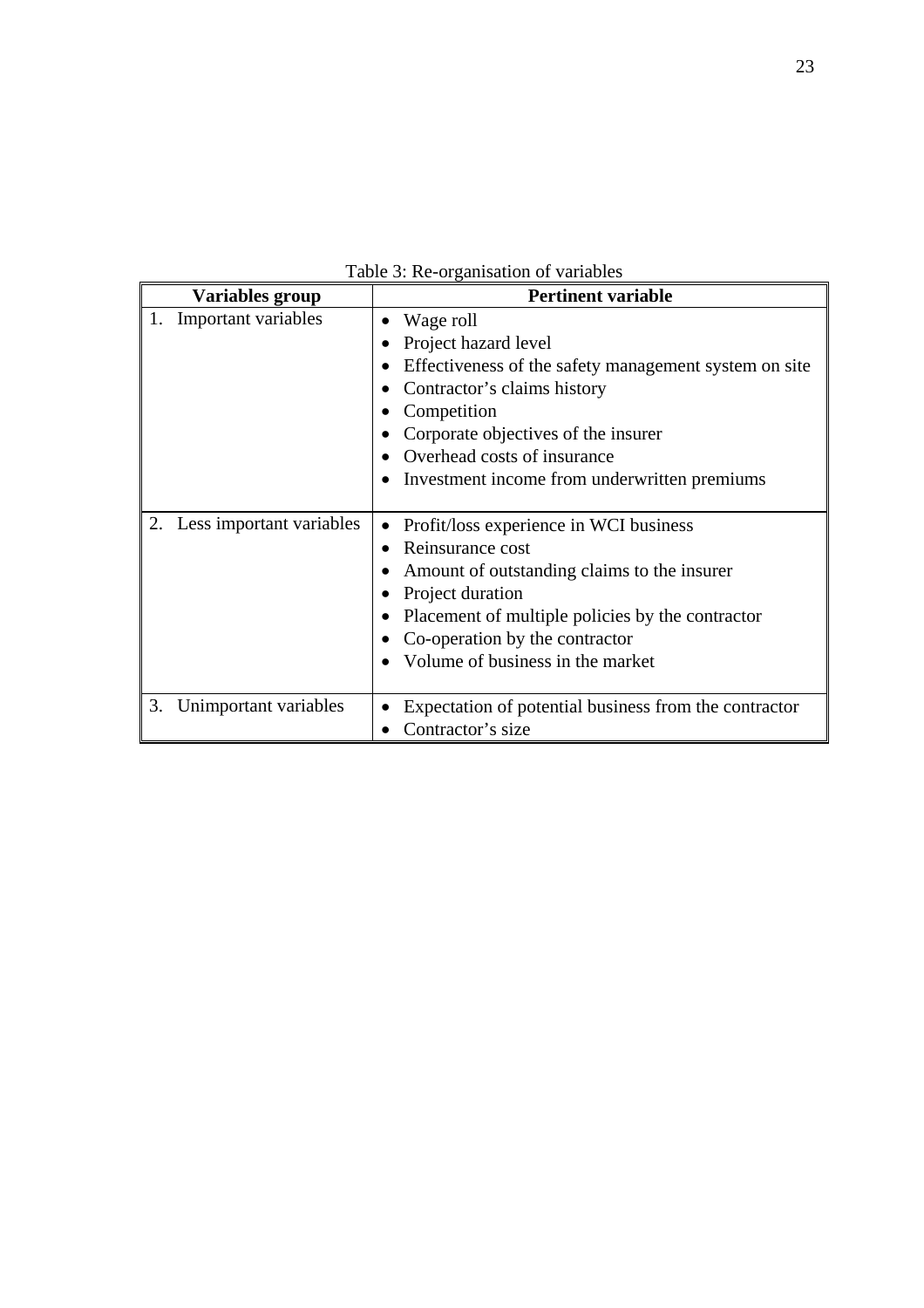### **Figures**



Figure 1. Profile of the respondents